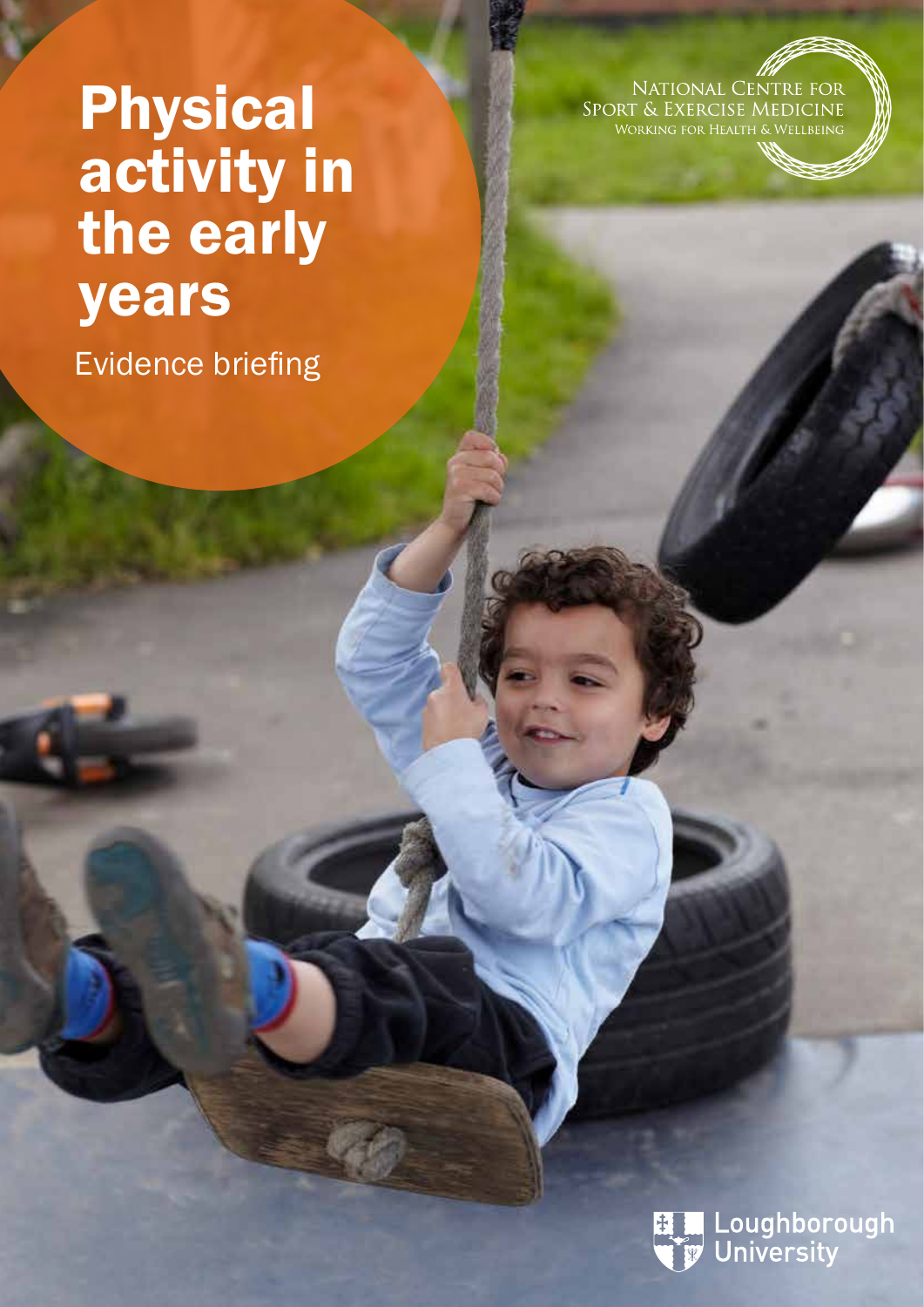#### Introduction

In this evidence briefing we focus specifically on children less than five years of age, hereafter referred to as 'under-fives' or 'the early years'.

The early years is increasingly being recognised as a critical period for development shaped largely by early life experiences. Healthy development in early childhood lays the foundation for successful developmental outcomes in later life and consequently impacts several aspects of adult life, eg, health and wellbeing, educational attainment and economic status $1$ . In the Marmot review<sup>2</sup>, giving every single child the best possible start in life was identified as a key priority for policy makers as a means of reducing health inequalities. Public health agencies' have acknowledged its importance and have committed to ensure that every child has the best start in life in their future strategic plans $3,4$ .

Historically, little research has examined the role of physical activity and sedentary behaviour for optimal development in the early years. However, there is now increasing interest in this age group, driven in part by a growing awareness that early life experiences impact upon future health outcomes and the rising prevalence of overweight and obesity in this population<sup>5</sup>.

In light of the increasing evidence and interest, the 2011 joint Chief Medical Officers' report Start Active, Stay Active for the first time provided UKwide physical activity and sedentary behaviour guidelines for under-fives<sup>6</sup>.

In broad terms, physical activity is defined as "any body movement produced by the skeletal muscles that results in a substantial increase over resting energy expenditure"<sup>7</sup> . Accordingly, we focus here on gross motor physical activity involving the large muscle groups. In the early years, physical activity occurs in numerous forms such as active transportation (eg, walking to the shops) and

adult-facilitated activities (eg, dance/swimming lessons) but the predominant source is physically active play. Hereafter in this review, we refer to physical activity in its entirety to encompass all types mentioned above.

As defined by the Sedentary Behaviour Research Network, sedentary behaviour is any waking behaviour characterised by a very low energy expenditure in a sitting or reclined position<sup>9</sup>. Common examples of sedentary behaviour in the early years include time spent being restrained, eg, pushchairs, high chairs or car seats and more recently there is an increased focus on screen time including television viewing, computer and tablet use.

In this evidence briefing we examine the role of physical activity and sedentary behaviour in the health and wellbeing of children under five. We attempt to summarise succinctly the available evidence predominantly using reviews from the literature. Where necessary we direct the reader to existing articles, which have dealt with specific issues in detail.

#### Key term: Physically active play

The term 'physically active play' refers to activities that tend to be spontaneous, unstructured and intrinsically motivated, consistent with a conventional definition of play<sup>8</sup>. Engaging in physically active play typically involves the large muscle groups in activities such as running, catching or jumping. It is not synonymous with passive activities, such as playing table-top games or drawing which may be accurately defined as play but typically involves minimal movement or physical exertion.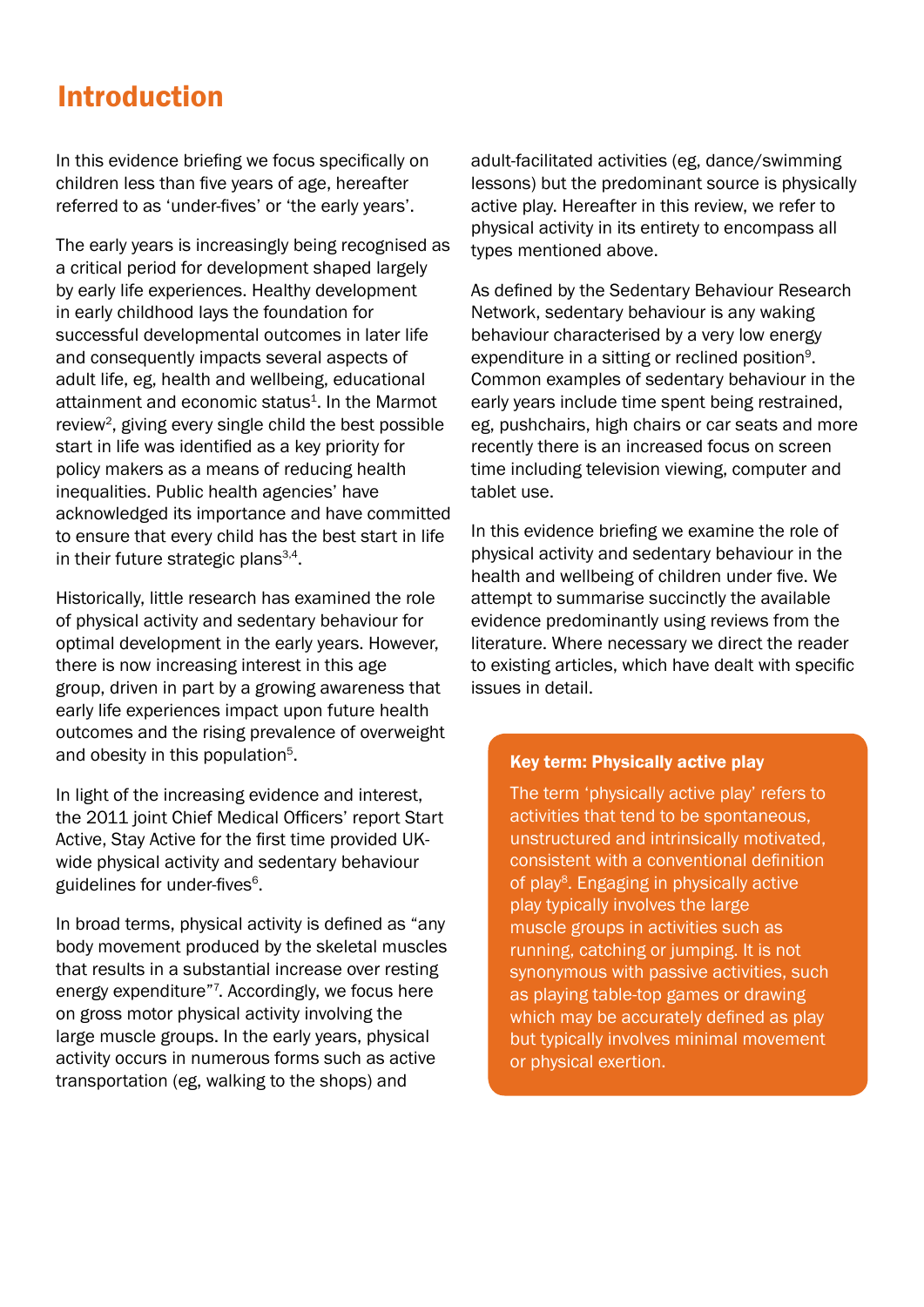# Early years evidence briefing

### **Summary**

#### Physical activity: The evidence

- Children under five who can walk should be physically active for 180 minutes (3 hours) a day, including all activity intensities from light through to vigorous activity.
- Only 9% of children aged 2-4 years in England meet the physical activity recommendations and 84% participate in less than 1 hour per day.
- Physical activity may be beneficial for cardiovascular disease risk factors, weight status, fundamental motor skills, psychosocial wellbeing, cognitive development and school readiness.
- Physical activity and sedentary behaviour patterns persist at a moderate level during early childhood and throughout the transition phase from early childhood to middle childhood.
- Children are more active if their parents/ carers are active.
- Children who spend longer periods outside are more active and engage in less screen time compared to children who spend more time indoors.
- Policy and environment in childcare settings can influence early years activity levels.

#### How to increase physical activity

- Training early years practitioners to integrate physical activity into daily routines can be effective in increasing activity levels.
- Physical activity in childcare settings should be incorporated throughout the day.
- Providing portable play equipment, spending more time outdoors and providing additional play space may result in higher levels of physical activity in early years settings.
- Opportunities should be provided for unstructured play in short regular activity breaks (rather than extending the duration of a single break).

#### Sedentary behaviour: The evidence

- Children under five should minimise the amount of time spent being sedentary.
- High levels of television viewing may have negative effects on weight status, cognitive development and psychosocial health.
- Children have higher levels of screen time if their families also engage in high levels.
- Sedentary behaviour levels track throughout childhood.

#### Research

• Additional research is required to expand and improve the quality of the evidence base.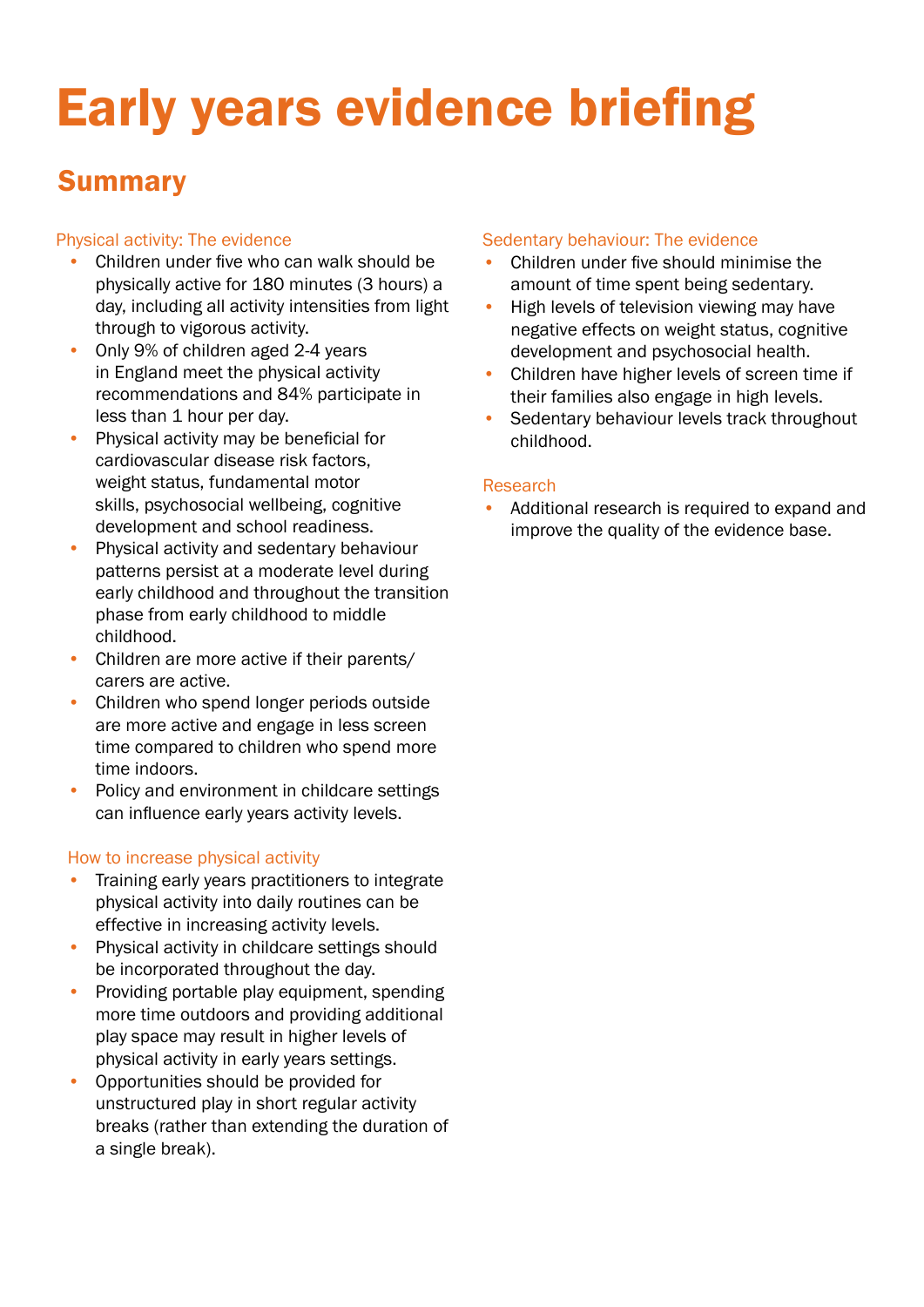# Public health guidelines

In 2011, the Chief Medical Officers of the four home countries published physical activity and sedentary behaviour guidelines. For the first time specific guidelines were included for children under five<sup>6</sup>.

These guidelines state:

- 1. Physical activity should be encouraged from birth, particularly through floor-based play and water-based activities in safe environments.
- 2. Children of pre-school age who are capable of walking unaided should be physically active daily for at least 180 minutes (3 hours) spread throughout the day.
- 3. All under-fives should minimise the amount of time spent being sedentary (being restrained or sitting) for extended periods (except time spent sleeping).

These recommendations refer to all levels of activity without specific reference to intensity because it is not developmentally appropriate to specify the level of intensity for this age group. The recommended 180 minutes of activity for underfives is higher than the 60 minutes recommended for older children (5-18 years) partly reflecting that the early years guidelines include activity of all intensities. The 180 minutes also takes into account the well established age-related decline in physical activity levels, which means it is valuable to establish high levels in the early years.

Detailed information on the physical activity guidelines is included in the interpretation of the physical activity guidelines for walkers and non-walkers at www.ssehsactive.org.uk/early-years

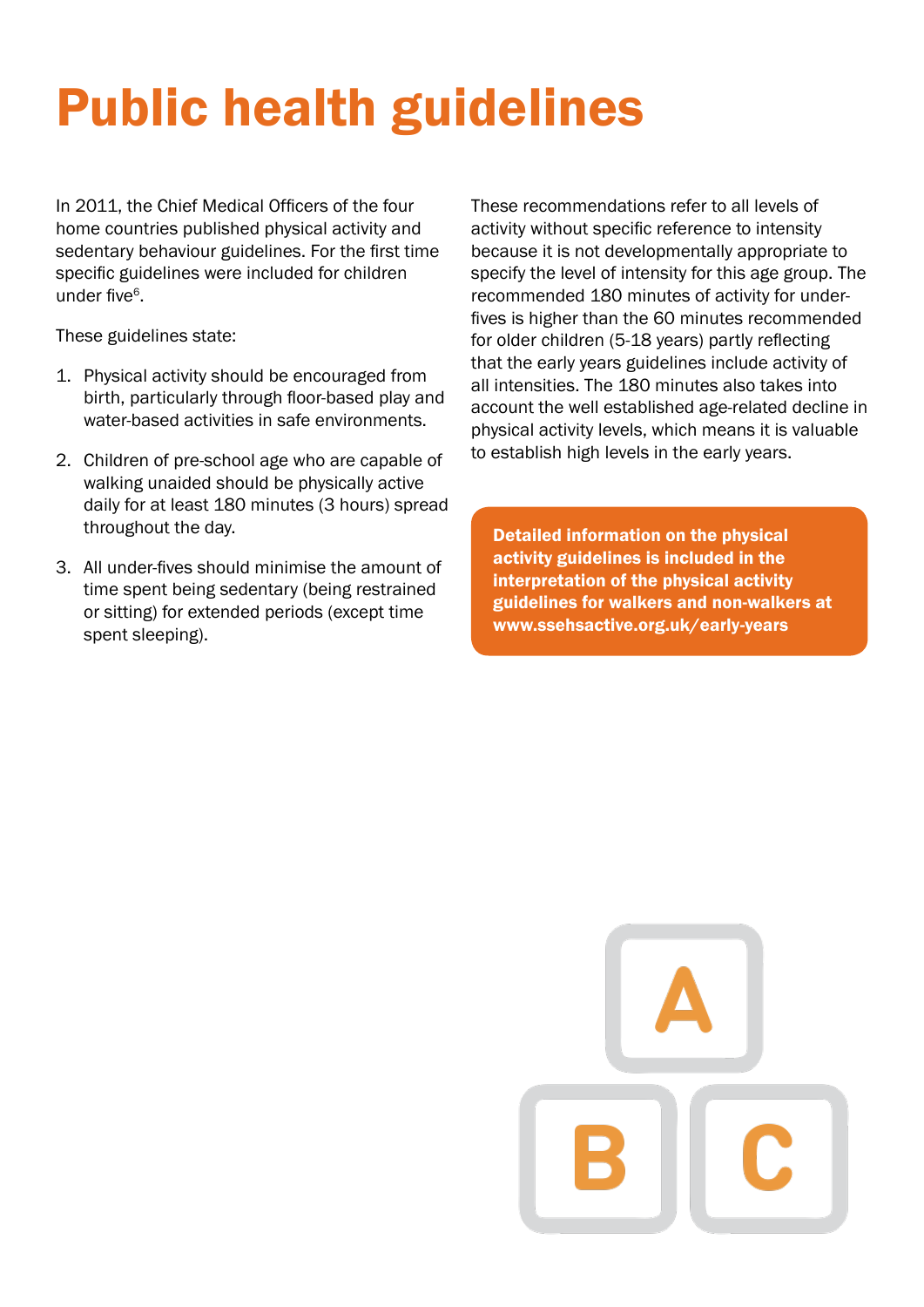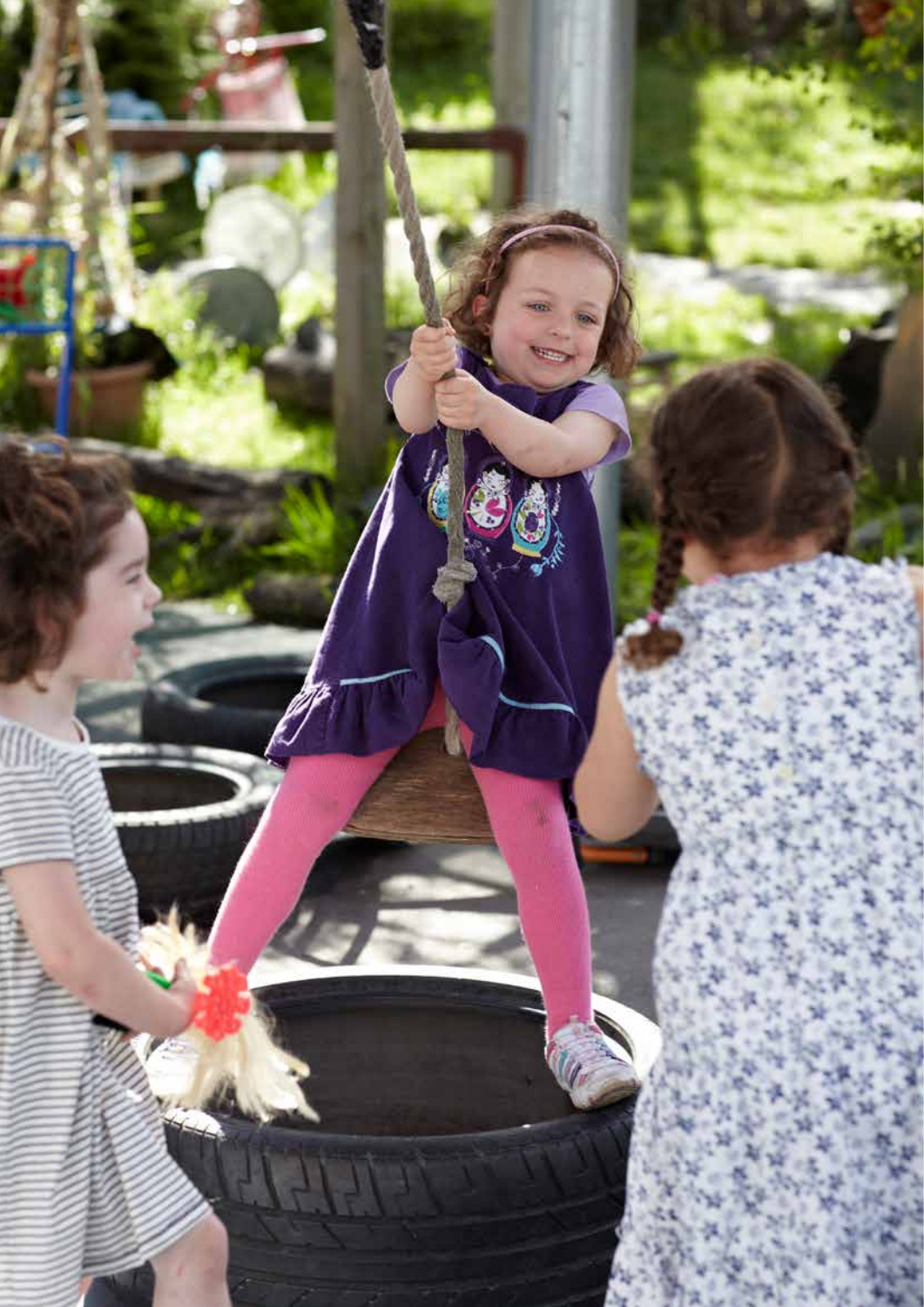## Current levels of physical activity

In this section we describe current levels of physical activity in under-fives using data from nationally representative studies.

### England

The Health Survey for England 2012<sup>10</sup> included physical activity assessment for children measured by parental report. Parents were asked to report children's physical activity excluding the time that they spend in childcare settings/ school. Activity levels as reported by parents are presented as the proportion of children meeting the under-fives physical activity guidelines of at least 180 minutes per day.

- 91% of children aged 2-4 years do not meet the physical activity recommendations.
- Only 9% of boys and 10% of girls aged 2-4 years met the under-fives physical activity guidelines.
- 84% of children aged 2-4 years engaged in low levels of physical activity, classified as less than one hour per day.
- 56% of boys and 58% of girls aged 2-4 years walked/cycled to school once a week, however only a small proportion of these travelled actively every day (25% of boys and 21% of girls).
- It should be noted that activity levels were reported by parents and did not capture time spent at childcare settings or school so overall activity levels could be higher when this is taken into account.
- $\cdot$  In 2008, the Health Survey for England<sup>11</sup> assessed physical activity levels of children over the age of four using accelerometers to provide an objective measure of physical activity throughout the whole day.
- Total accelerometer assessed physical activity for children aged 4-7 years was 397 minutes per day for boys and 375 minutes per day for girls.
- Approximately 70% of this activity was of light intensity.

#### **Scotland**

The Scottish Health Survey 2014<sup>12</sup> included a parental report of children's physical activity (aged 2-15 years). The data provided estimates of the proportion of children who were active for at least 60 minutes on all seven days of the week and therefore is representative of the proportion of children who meet the children and young people (5-18 years) guidelines as opposed to the underfives guideline.

- 76% of children aged 2-4 years exceeded 60 minutes of physical activity on seven days of the week including the time spent at school.
- A higher proportion of boys exceeded 60 minutes per day of physical activity compared to girls at age 2-4 years (82% vs 71% respectively).

### Wales

The Welsh Health Survey includes self-report questions on physical activity for children aged 4-15 years but only presents pooled results for children of all ages and will not be considered in this review.

#### Northern Ireland

Currently, a nationally representative survey of physical activity in children is not undertaken in Northern Ireland.

As physical activity levels in children under five are not assessed comprehensively at the national level in the UK, it is valuable to examine other sources of information on activity levels in this age group. A meta-analysis $13$  assessed physical activity levels of children aged 3-5 years measured using accelerometers. Children spent 42.8 minutes per day in moderate to vigorous physical activity. When the figures are broken down according to gender, boys spend 54.4 minutes and girls spend 45.4 minutes per day in moderate to vigorous physical activity. It is worth noting that light intensity activity was not measured in this study,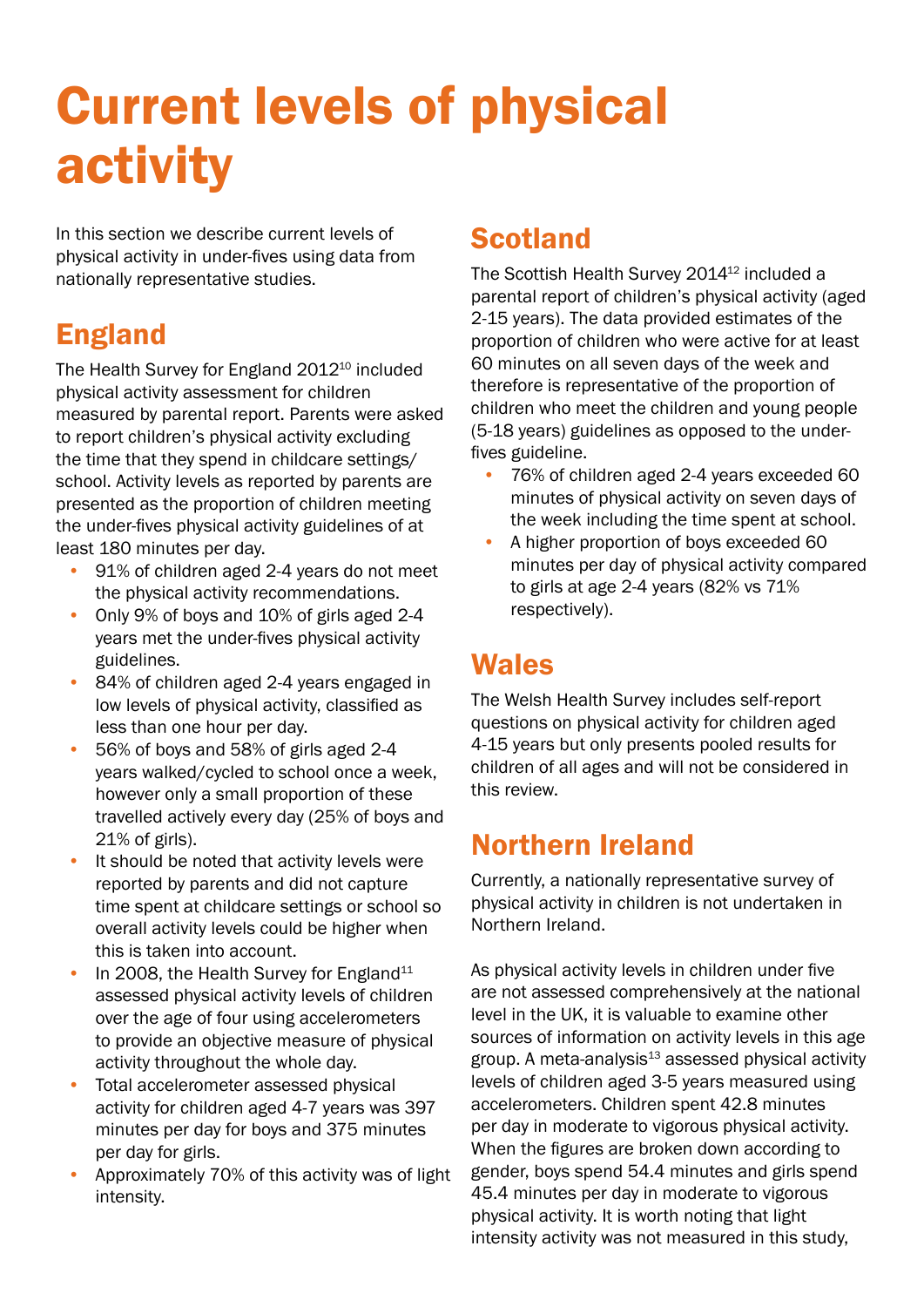which contributes towards the guideline figure of 180 minutes in this age group. To date there is a lack of consistency in accelerometer models and thresholds used to quantify activity levels, potentially leading to some disparities in the studies assessed in this meta-analysis.

### Physical activity in the childcare setting

A large proportion of children under five are enrolled in childcare, thus it is a potentially valuable setting for the promotion of physical activity in this age group. With this in mind, it is interesting to examine how active under-fives are whilst attending childcare. A review of the literature indicates that physical activity levels

in childcare appear generally to be very low; the majority of studies suggest that children accumulate less than 60 minutes of moderate or vigorous physical activity over an 8 hour day<sup>14</sup>, although this does not include light activity. For example, a study assessing activity levels by accelerometer in 424 Scottish children aged 3-4 years found that the average time spent in moderate to vigorous activity per day whilst attending childcare was less than  $25$  minutes<sup>15</sup>. These findings are from a single study findings should be interpreted with caution.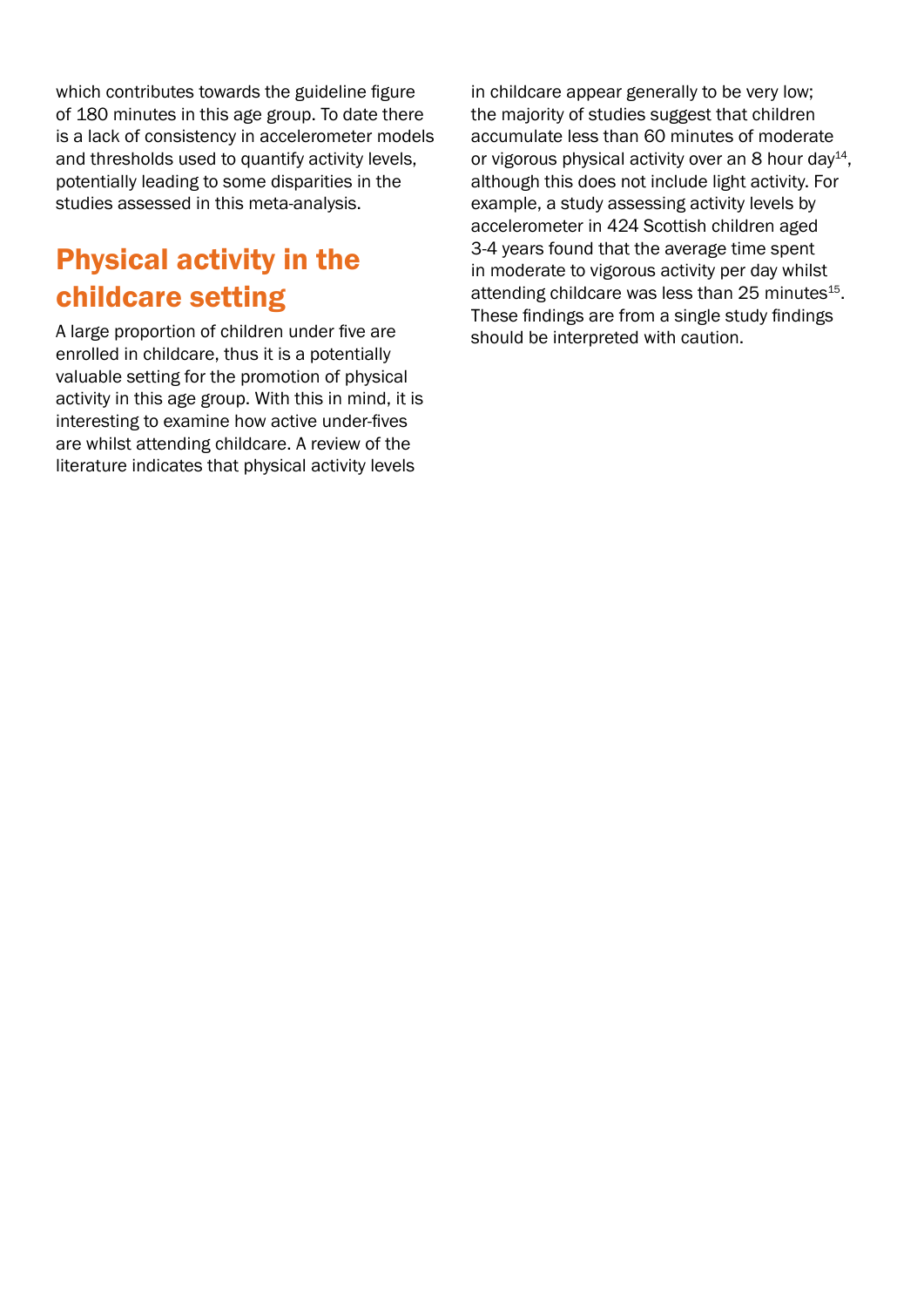# Measuring physical activity

Accurately measuring physical activity is important to evaluate whether efforts to promote activity have been successful. Measuring young children's activity levels brings unique problems due to the sporadic nature of activity and their inability to complete self report questionnaires.

Methods to be considered when measuring early years physical activity are:

- proxy-reports of children's physical activity by parents or early years practitioners
- direct observation by a trained observer to record a child's behaviour
- pedometers to objectively measure the number of steps taken

accelerometers which provide an objective measurement of movement counts whenever a child is active.

Choosing the right measurement tool is important due to the range of advantages and limitations associated with each method. This is beyond the scope of the current review, but more comprehensive discussions on measuring physical activity in the early years can be found  $e$ lsewhere $^{16,17}$ .

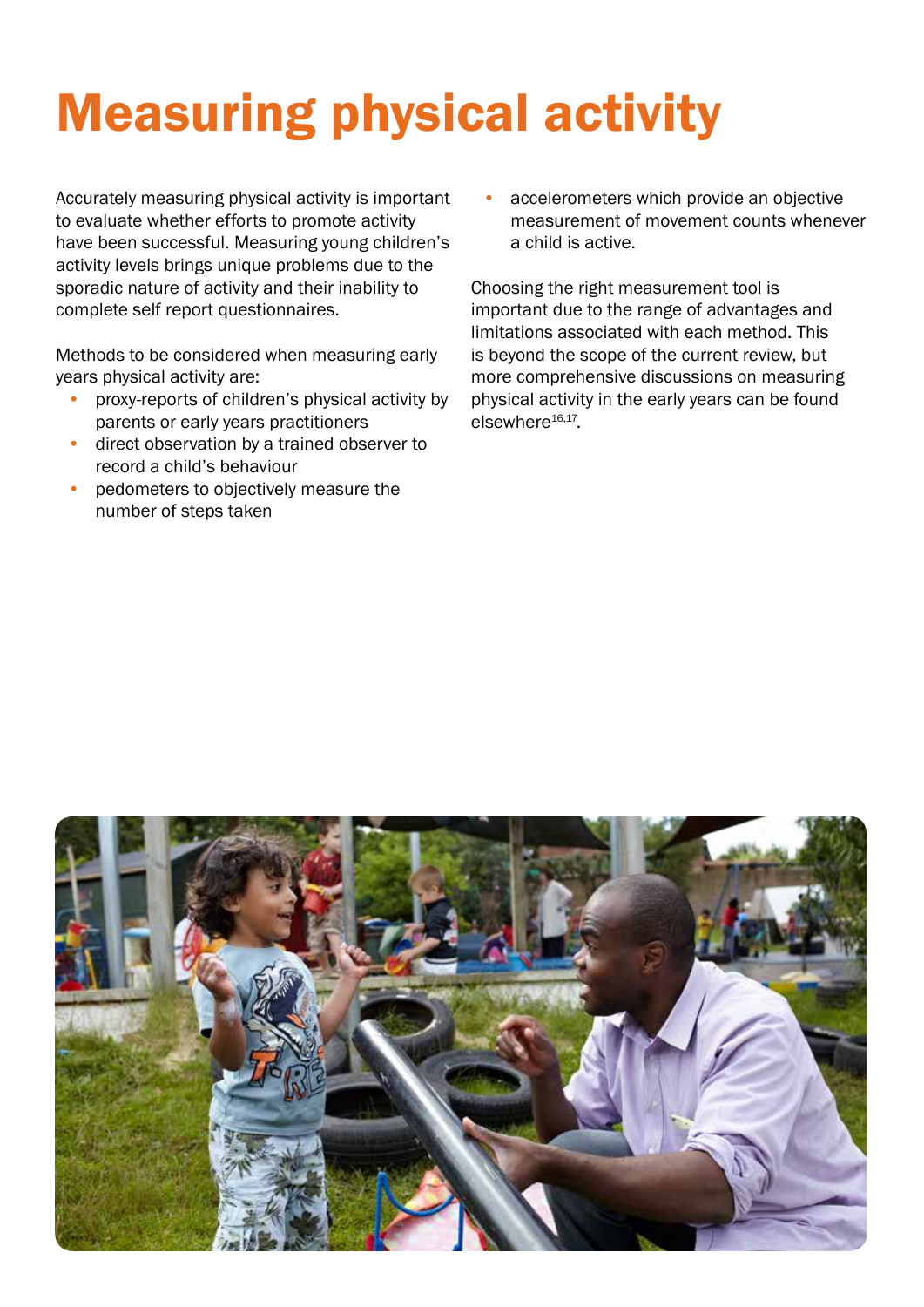# Importance of physical activity for under-fives

In this age group, there are numerous pathways through which physical activity may impact on current and future behaviours and health outcomes<sup>18</sup>.

In this section we will explore the immediate impact of physical activity on health and development. We will also explore the relationship between childhood activity levels and adult activity levels. During adulthood the benefits of a physically active lifestyle are well established<sup>19</sup>.

### Physical health outcomes

Compared with older children or adults, relatively little research has been conducted on the health benefits of physical activity in early years. The evidence base is growing and a greater number of high quality research studies are taking place to examine the benefits of physical activity for health in this age group. Consequently, we are beginning to understand which health outcomes are potentially influenced by physical activity although to date, we cannot ascertain the specific amount and types of physical activity for optimal growth and development.

Unless otherwise cited, the discussion below draws on findings from a review of the literature<sup>20</sup> which provided an overview of the influence of physical activity on several health indicators. It is important to note that no existing evidence indicates that physical activity is harmful to children under five.

Cardiovascular disease risk factors: Early evidence from a small number of low quality studies suggests that physical activity is beneficial for blood cholesterol levels; physical activity in girls was associated with improved measures of total cholesterol and HDL/total cholesterol ratio and in boys was associated with a reduction in triglycerides. An earlier review of the literature8 found mixed effects of physical activity on blood pressure, both systolic and diastolic.

Weight status: There is strong evidence to suggest that physical activity is inversely associated with weight as measured by BMI<sup>21</sup>. suggesting that physical activity has a protective effect against weight gain. Higher levels of physical activity offer the best protection. At this time there is limited evidence exploring the role of physical activity to reduce weight in under-fives.

Musculoskeletal health: Moderate evidence exists to demonstrate that physical activity programmes to promote gross motor skills can improve bone health in the legs but no effect has been found in other areas of the body. The benefits of physical activity on bone health have been observed in both pre-term and normal term children.

#### Developmental outcomes

The importance of play for cognitive, social and emotional wellbeing in the early years is well established $^{22}$ . It is likely that many of the opportunities for development that exist for play in general are also available during physically active  $play<sup>23</sup>$ .

Below is a summary of the importance of physical activity for developmental outcomes in the early years.

**Fundamental motor skills:** Strong evidence exists that physical activity is positively associated with fundamental motor skills, all of which influence physical, social and cognitive development $24$ . Specifically physical activity is consistently associated with balance, locomotor skills and/or manipulative skills. Physical activity programmes to improve motor skill development have generally been successful, however, due to differences in the programmes the effect of different types of physical activity on motor skill development remains uncertain<sup>25</sup>.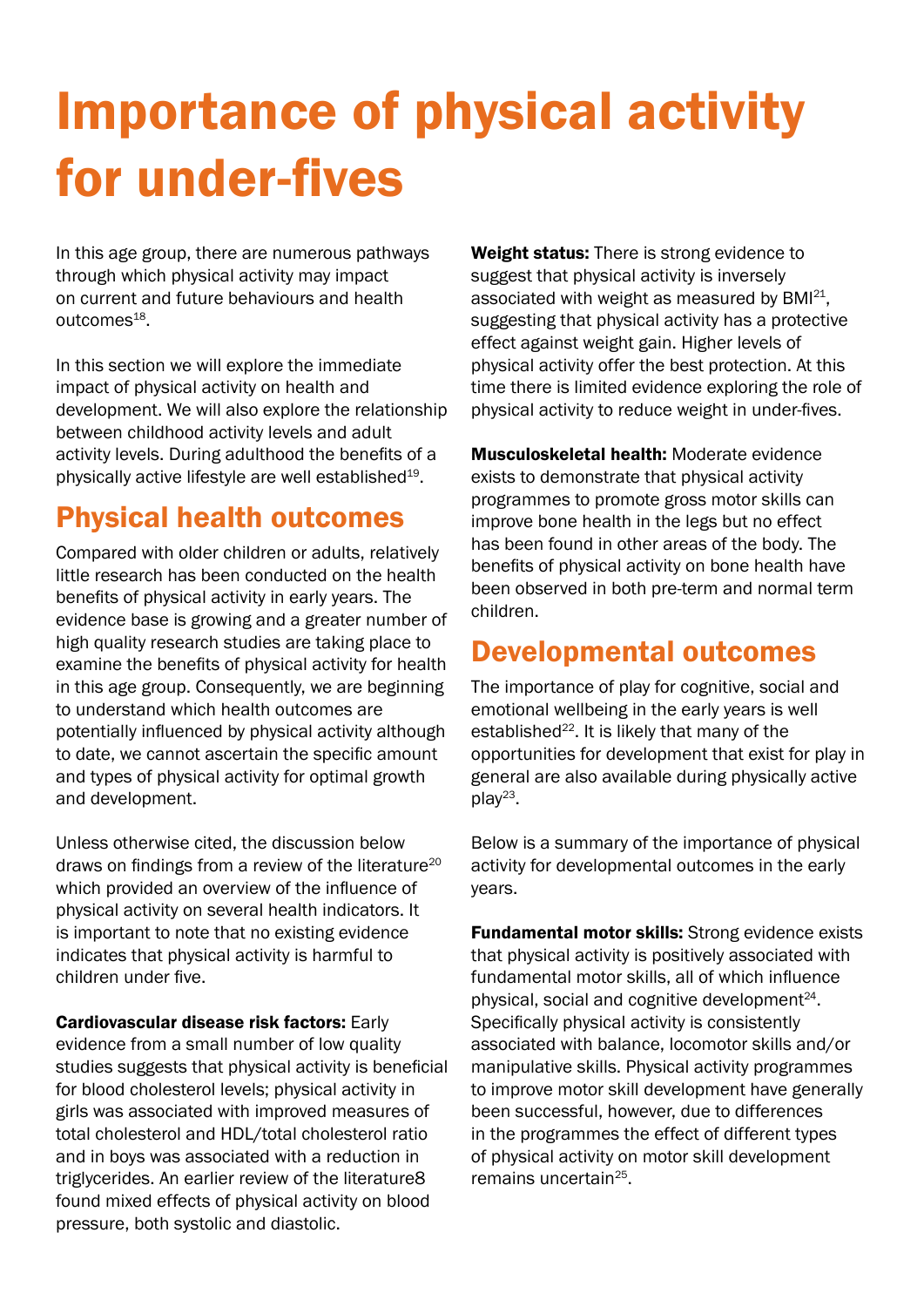Cognitive development: In older children, the link between physical activity and better measures of cognitive development and academic achievement is relatively well established $26$ , but there is less certainty in the early years. During the first years of life, the brain undergoes a rapid period of development and it is likely that physical activity plays a key role<sup>27</sup>. The benefits of physical activity for brain development are likely to accrue through a variety of mechanisms including the formation of neural structures necessary for practising physical skills<sup>28</sup>. Emerging evidence from a small number of studies in the early years have linked physical activity with improved language, attention and self-regulation. Importantly, no evidence exists to suggest a negative effect of physical activity on cognitive development<sup>29</sup>.

Psychosocial wellbeing: The formation of neural structures as mentioned above are also necessary for children under five to practise social skills and express emotion<sup>28</sup>. Some early research suggests that physical activity in the early years may be beneficially associated with self-concept, selfesteem, behaviour and emotional and social competence<sup>20,30</sup>. However, this evidence is from a small number of studies and at the moment firm conclusions cannot be made regarding the association of physical activity and psychosocial wellbeing<sup>30</sup>.

**School readiness:** Despite a growing recognition of the importance of school readiness, there is no universal definition. Public Health England recently referred to school readiness as a developmental measure of how prepared a child is to succeed cognitively, socially and emotionally at school<sup>31</sup>. To date no evidence is available examining the effect of physical activity specifically on school readiness, however, as discussed above there is emerging evidence to suggest that physical activity is beneficial for cognitive, social and emotional development.

#### Key term: Psychosocial wellbeing

The presence of higher levels of positive and lower levels of adverse psychological and social attributes and behaviours, eg, social skills, aggression and attention problems<sup>30</sup>. Psychosocial wellbeing encompasses social, emotional and psychological wellbeing.

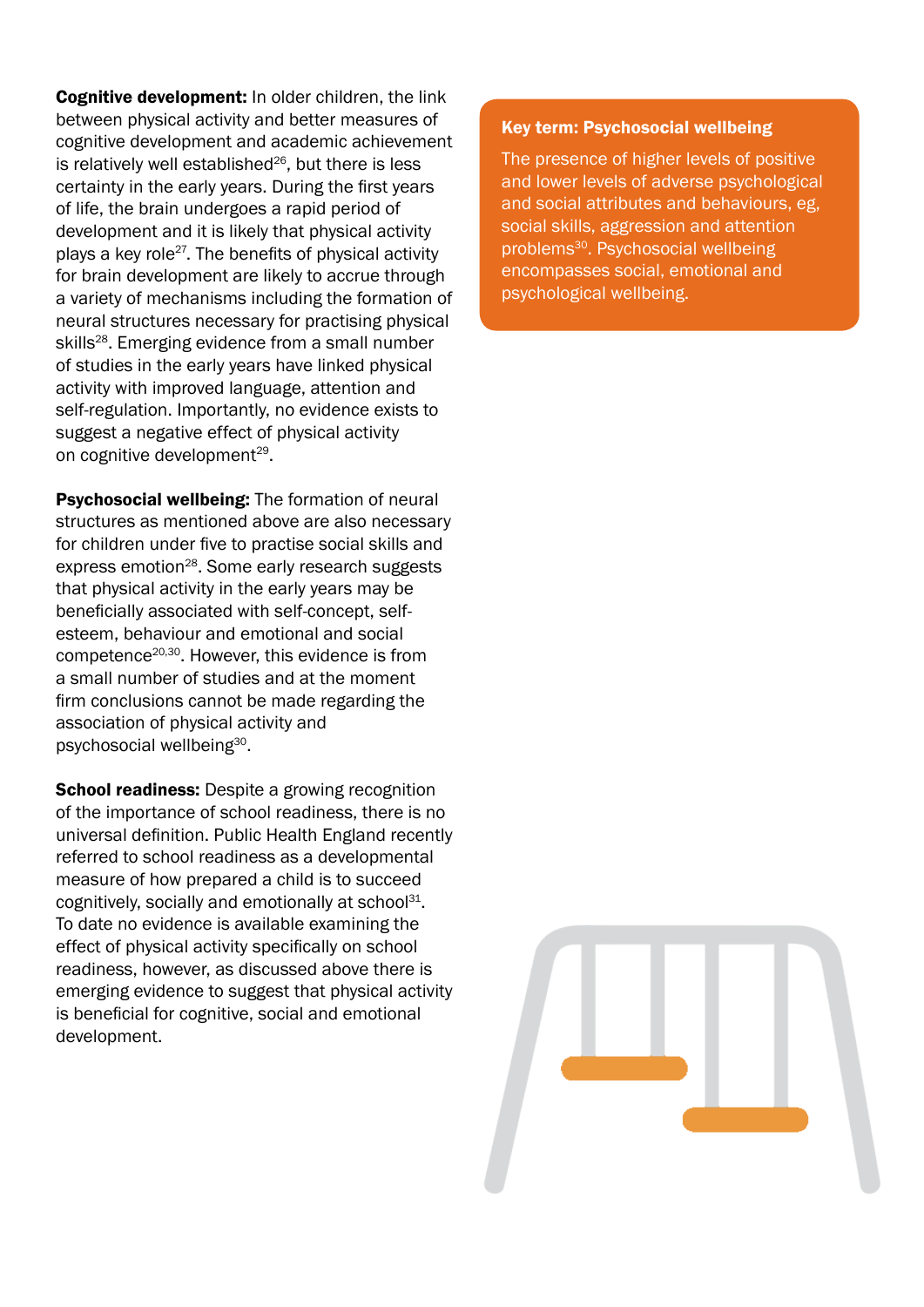# Tracking of physical activity

Physical activity in the early years may benefit long term health through the persistence of activity from early years into childhood and adulthood where the benefits of a physically active lifestyle are well established $19$ .

Studies assessing tracking found that physical activity levels persist at a moderate level during early childhood (under 6 years) and during the transition phase from early childhood to middle childhood  $(6-11 \text{ years})^{32}$ . A single study tracked individuals from preschool age to adulthood and found that physical activity in early years was somewhat predictive of physical activity in childhood and young adulthood, although tracking was stronger for males than females<sup>33</sup>. Caution must be taken as these results are from a single study and further research is needed to establish the persistence of physical activity from early childhood to adulthood.

Findings from tracking studies support the promotion of physical activity in the early years as a means of establishing healthy habits that are likely to track in later life.

#### Key term: Tracking

The term tracking refers to the degree to which activity patterns persist over time. High levels of tracking indicate that physical activity patterns are consistent over time, strengthening the casefor the promotion of activity early in life. An example of 'good' or 'high' levels of tracking would be a child who is highly active at age three continuing to be highly active up to the age of five and beyond.

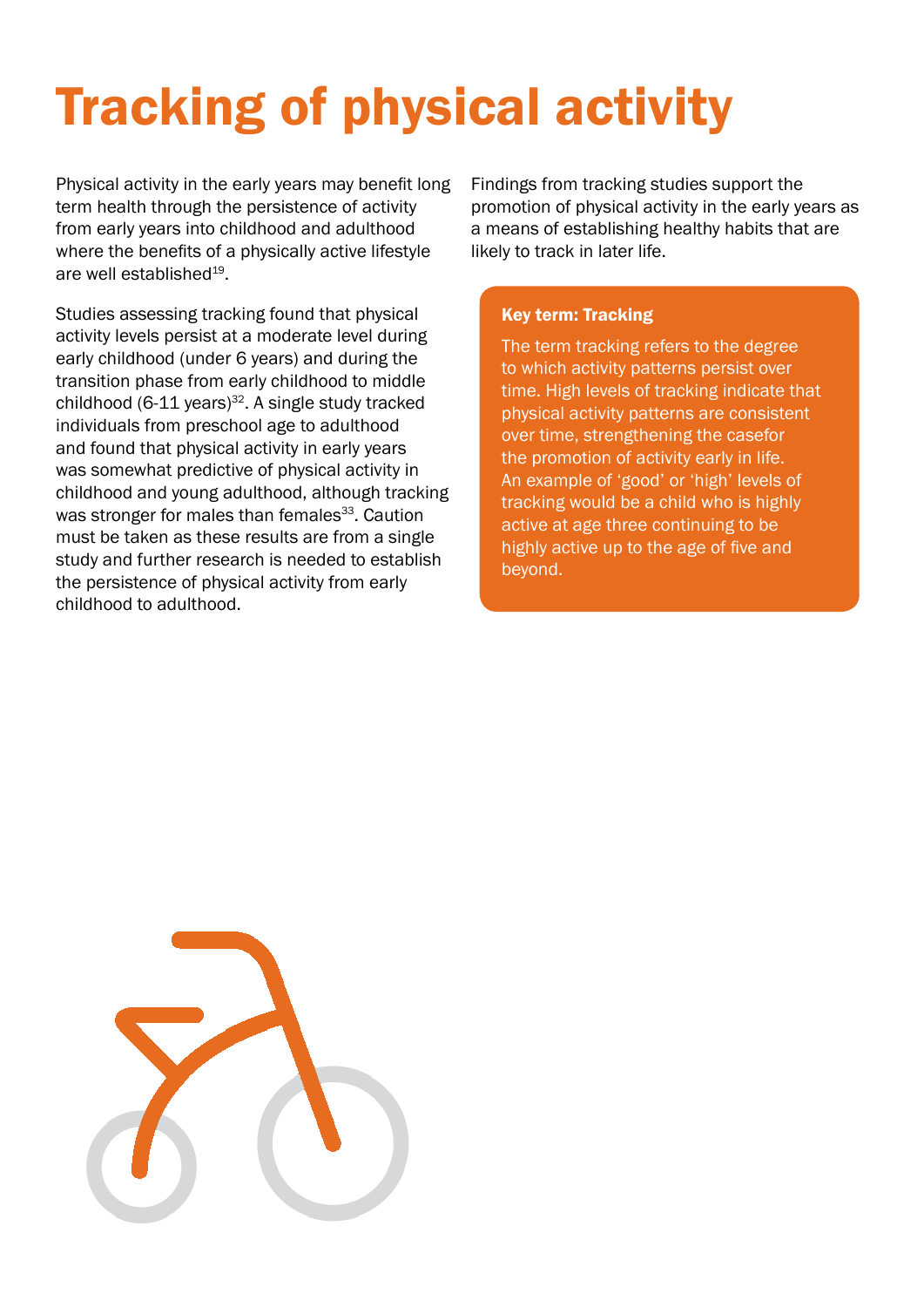## Factors influencing physical activity

Physical activity is a complex, multi-dimensional behaviour influenced by a wide range of factors (typically referred to as correlates) operating at individual, social and environmental levels. Young children have relatively little control over their behaviours, therefore social and environmental characteristics that facilitate or impair physical activity may be particularly important.

Identifying and understanding the factors associated with physical activity helps to identify the individuals and factors that should be targeted by interventions. Influencing these factors through well designed programmes and initiatives offers an opportunity to influence behaviour. Drawing on reviews from the literature34–36, we summarise below what is currently known about the factors that influence under-fives physical activity.

### Biological factors

Sex: Research findings on the effect of sex on physical activity in the early years are generally mixed. Despite early suggestions that boys are more active than girls<sup>35</sup>, more recent reviews have revealed no effect $34$  or inconsistent findings $36$ .

Age: In the early years, a review of studies which measured the changes in physical activity over time found inconsistent results for the effect of age on physical activity<sup>36</sup>.

Weight status: In the early years current evidence suggests that weight status measured by waist circumference, percentage body fat or body mass index does not affect physical activity $35,36$ .

#### Demographic factors

Socioeconomic status: In the studies that were included in the review $34$  no association was found between socioeconomic status and physical activity in young children.

### Psychological factors

Psychological correlates of physical activity in children under five have been little studied, reflecting the inherent difficulty of assessing these constructs in young children.

#### Behavioural factors

**Sedentary behaviour: Only one study was** identified examining the effect of total sedentary behaviour on physical activity levels. Although a negative association was found between sedentary behaviour and physical activity, a lack of studies in this area means that we cannot draw conclusions.

**Television viewing:** A larger evidence base exists for the effect of television viewing on under-fives physical activity levels revealing mixed findings. Some findings suggest that higher television viewing may be associated with lower physical activity while others have found no association. Thus, the overall effect of television viewing on physical activity levels is inconclusive.

### Social/cultural factors

**Parental factors:** There is moderate to strong evidence that higher parental physical activity is associated with higher child physical activity<sup>37,38</sup>. Although not wholly conclusive, there is some evidence to suggest that children are more physically active if they receive encouragement from their parents<sup>37</sup>.

#### Environmental factors

Time spent outdoors: Studies have consistently shown that children who spend more time outside engage in higher levels of physical activity than those who spend a lot of time inside. When studies compared physical activity levels during a period of indoor vs outdoor time, children were two to three times more active when they were outside<sup>39</sup>.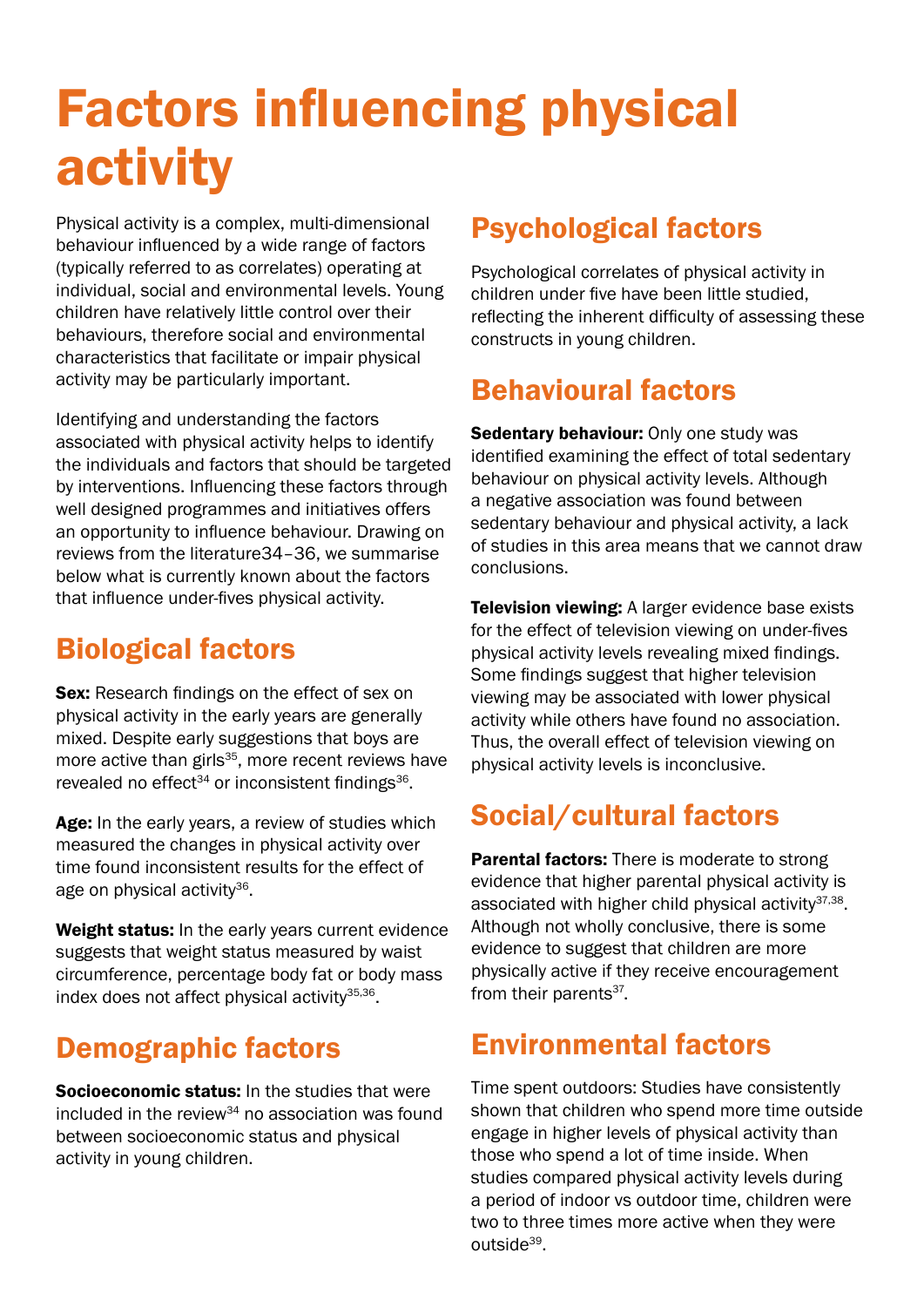Childcare settings: Emerging evidence suggests that activity levels may vary between childcare settings. In the studies included in the reviews<sup>34,35</sup>, policy and environment appear to be influential factors in childcare settings, however the specific aspects that are related to physical activity requires further study.

#### Summary

To date, relatively few factors have been consistently associated with physical activity. The reviews included in this discussion highlight that this research area is still in its infancy with a limited number of high quality studies available. From the available evidence there is a strong suggestion that under-fives are more active if their parents are active and spend more time outdoors. However, these findings and those included in the discussion above should be interpreted cautiously due to the limited number of strong research studies in this area.

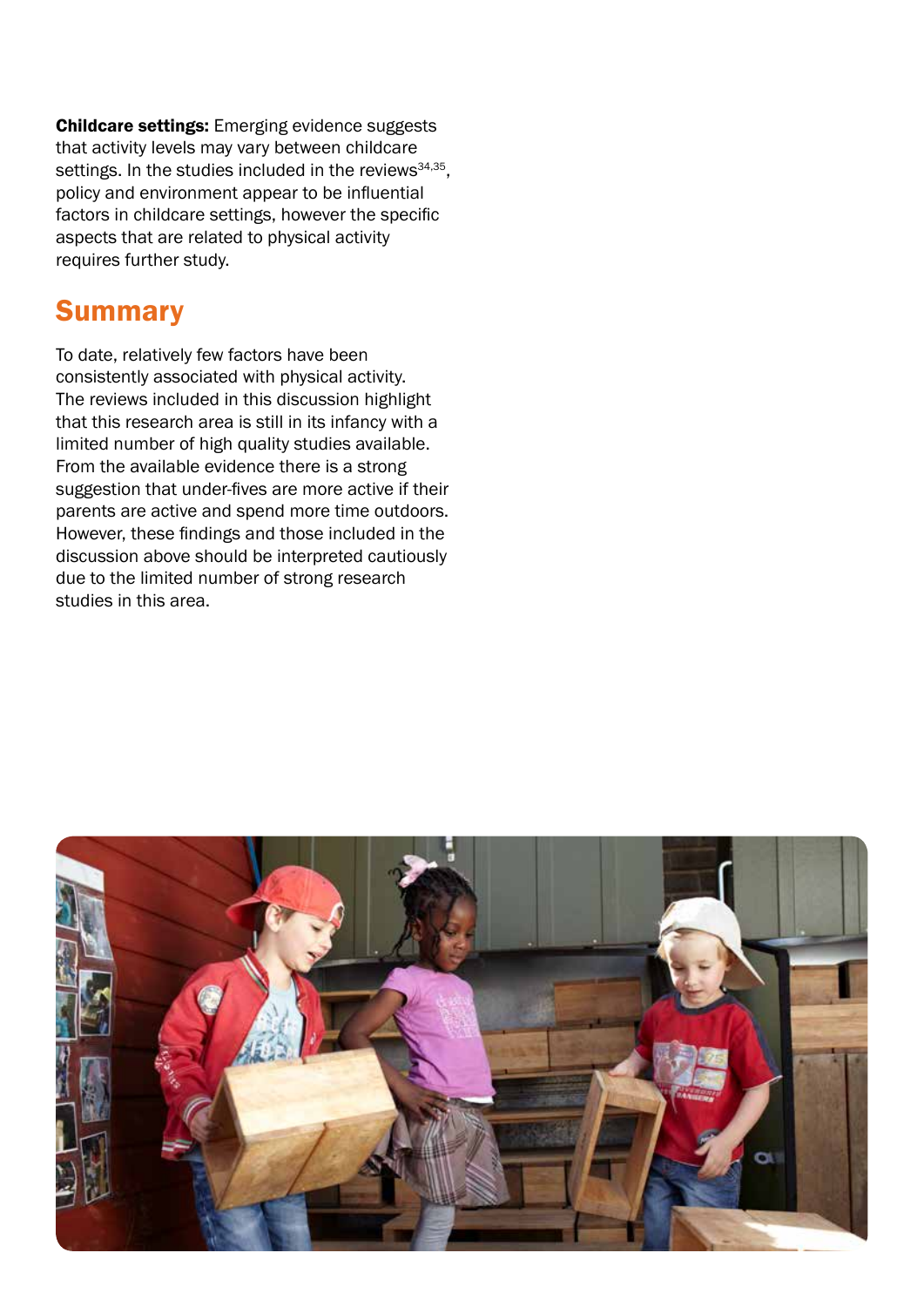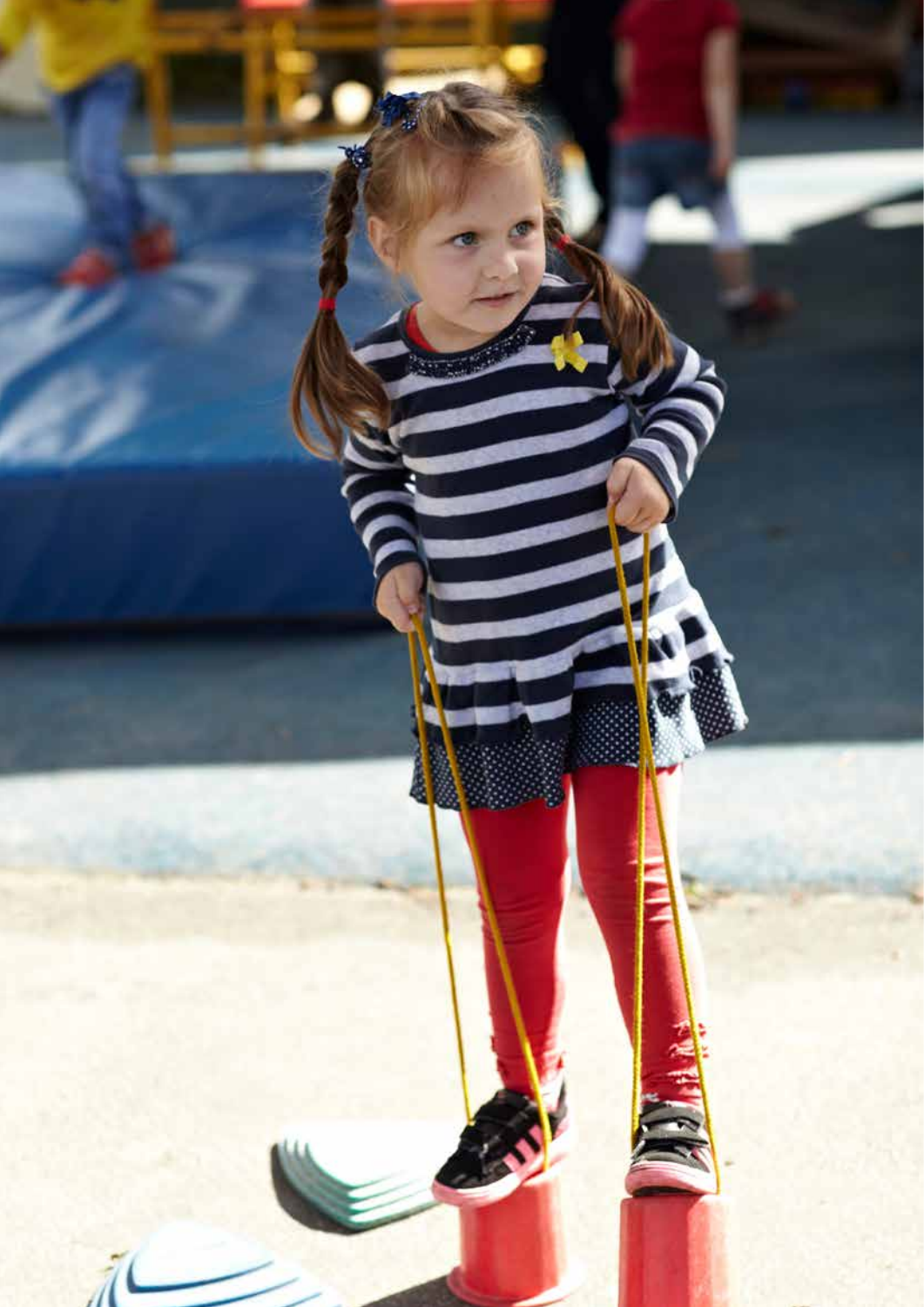## Increasing physical activity

The evidence in this briefing presents a clear case for interventions to increase physical activity in under-fives. Physical activity should be encouraged throughout the day and in all settings. However the main body of literature focuses on interventions to increase physical activity in childcare settings. Although some studies exist examining family and community-based interventions, we will not consider them in this discussion as they are limited in number. Therefore the main focus will be on interventions in the childcare setting.

**Practitioner training: Training early years** practitioners to integrate physical activity into settings has been consistently effective<sup>40-43</sup> resulting in recommendations that practitioners should be trained to integrate physical activity into usual daily practice<sup>42</sup>. There is insufficient evidence to conclude the optimal training content, frequency or duration.

Environmental approach: From the evidence available, spending more time outdoors<sup>43</sup>, providing children with portable play equipment<sup>42</sup> and providing additional playground space<sup>41</sup> have all been associated with increased physical activity. In early years settings modifications to break times to offer additional shorter breaks, as opposed to extending the duration of existing breaks, and offering opportunities for unstructured play have also been identified as effective<sup>42</sup>.

Structured physical activity sessions: The effectiveness of structured physical activity sessions for increasing physical activity in early years settings is unclear though some examples identified were successful<sup>42</sup>. Commonalities among successful interventions were 30-45 minutes, 5-6 days per week for up to 12 months $40$ .

Motor skill development: There is consistent evidence that structured activity sessions delivered in childcare are effective in improving motor skills. Successful interventions focused on fundamental movement skills, body management, physical fitness or dance, delivered in discrete units of 30-45 minutes, 2-3 days per week for up to 20 weeks, however there are some limitations in the design of these studies $40$ .

#### Summary

The evidence base strongly supports the incorporation of physical activity throughout the whole day in childcare settings. This can be achieved through providing regular opportunities for unstructured play, providing portable play equipment, including additional shorter breaks, spending time outdoors and training early years practitioners to support and promote physical activity.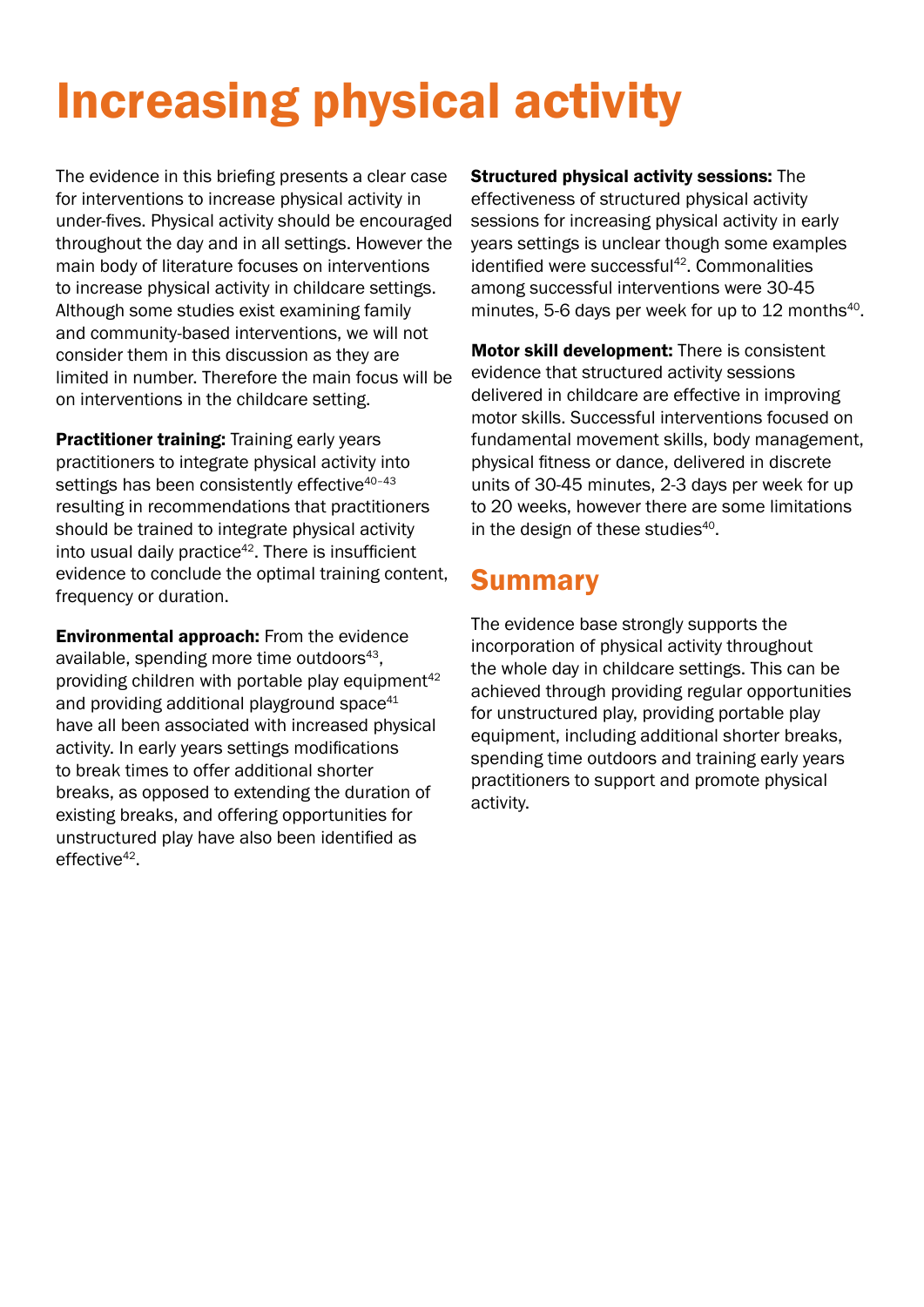## Introduction to sedentary behaviour

As mentioned earlier in this review, sedentary behaviours are characterised by a low energy expenditure whilst sitting or lying down (excluding sleeping). Common examples in the early years include watching television, using computers, laptops and tablets and spending time being restrained, eg, pushchairs, high chairs, baby walkers or car seats.

In 2011, the UK Chief Medical Officers' physical activity guidelines specifically included guidance on sedentary behaviour for the first time. It is recommended that children under-five minimise the amount of time spent sedentary for extended periods of time.

The study of sedentary behaviour in the early years is still in its infancy. Drawing conclusions from the current evidence base is difficult because:

many of the studies have a cross-sectional or 'snapshot' design which assess sedentary behaviour and associated factors at a single point in time. A limitation of this type of study is that it's not possible to confer whether the specific factor, eg, time spent indoors is a cause or a consequence of sedentary behaviour levels

- studies use different measures for sedentary behaviour, eg, total sedentary time, television viewing or total screen time
- relatively few studies have been conducted in this age group making it difficult to draw robust conclusions.

Below, we will summarise the current evidence surrounding the effect of sedentary behaviour on health, the influencing factors and the persistence of sedentary behaviour from early childhood through to adulthood.

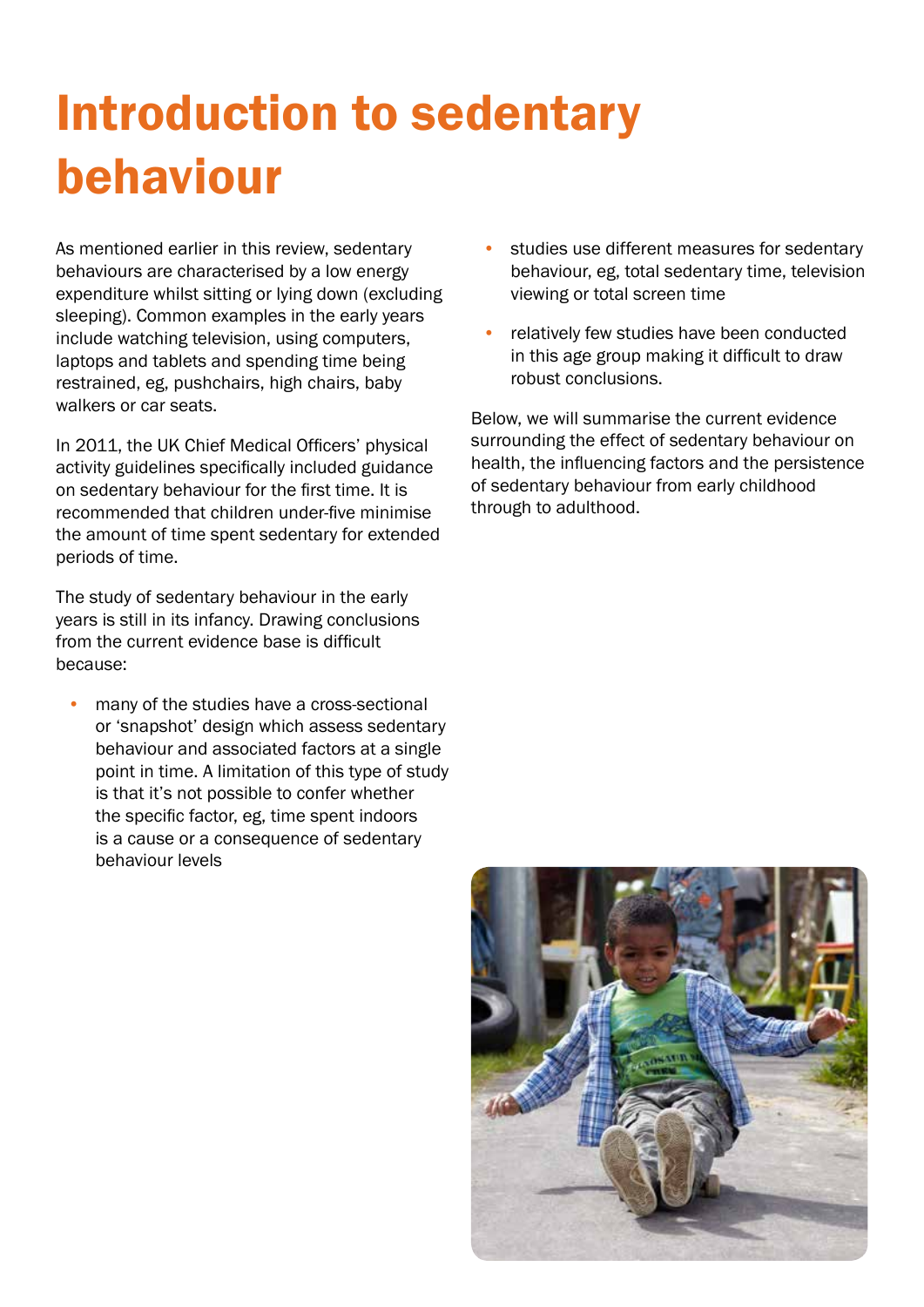## Sedentary behaviour, health and development

Drawing on reviews from the literature, below is a discussion on the effect of sedentary behaviour on health and development in the early years.

Weight status: There is moderate evidence to suggest a negative relationship between television viewing and weight status, as measured by BMI and percentage body fat in under-fives<sup>44</sup>.

Cognitive development: A recent review of sedentary behaviour and cognitive development suggests that the type of sedentary behaviour may impact differently on cognitive development in the early years. There is some evidence to suggest that screen time, primarily measured by television viewing, has a negative effect on cognitive development, however other studies have found no associations and therefore a definitive conclusion cannot be drawn. Limited evidence is available to suggest that specific television programme content may impact cognitive development but further research is needed<sup>45</sup>.

**Psychosocial wellbeing: A small number** of studies indicate that higher levels of television viewing are associated with poor measures of psychosocial health, eg, attention problems, aggressive behaviour and classroom engagement<sup>30</sup>. Where television viewing is used as the measure for sedentary behaviour it should be acknowledged that this relationship could be affected by the content of the programmes viewed and further research is needed to understand how violent or non-educational programmes impact psychosocial health. Currently, there are too few studies to draw definitive conclusions.

At this time there is insufficient evidence to indicate whether sedentary behaviour has any effect on motor skill development, bone health or cardiometabolic health indicators<sup>44</sup>.

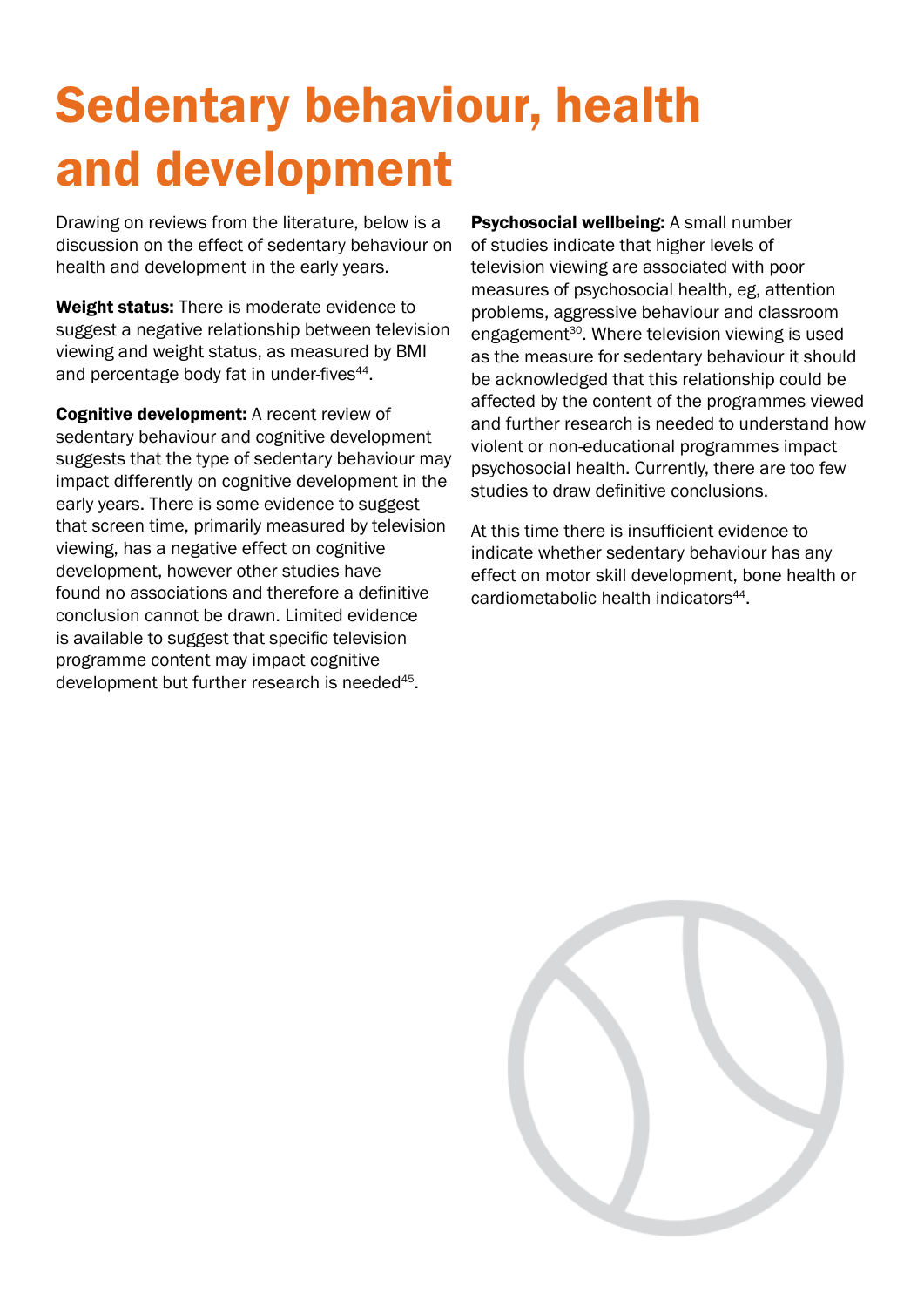## Factors influencing sedentary behaviour

Below we summarise the influence of various factors on sedentary behaviour drawing on recent reviews of the literature<sup>34,46-48</sup>.

### **Biological**

Sex: Boys and girls have consistently reported similar patterns of sedentary behaviour.

Age: Some studies suggest that age is positively associated with sedentary behaviour with older children spending more time sedentary, but the findings are not wholly conclusive.

**Demographic factors:** A number of studies have reviewed the influence of ethnicity and socioeconomic status on sedentary behaviour. Generally, the findings for both factors are mixed.

### Social/cultural factors

**Family practices and behaviour:** The screen viewing practices of families is consistently reported to have a positive effect on young children's screen viewing. This is evident in studies regardless of whether they have measured parental, maternal or whole family screen viewing. The influence of additional family factors such as the size of families, rules and parent education is unclear.

#### Environmental factors

**Time spent outdoors:** A review specifically examining the relationship between the time spent outdoors and sedentary behaviour found that young children who spent less time outdoors engaged in more sedentary behaviour. When children were indoors they spent double the amount of time sedentary compared to time spent outdoors<sup>39</sup>.

Childcare setting: A recent review examined screen viewing in the childcare setting showing that settings whose staff had higher general education levels were associated with lower

screen viewing time. Children who attended an early years setting engaged in less screen time than children who were cared for by a child minder49.

#### Summary

This field of research is in its infancy and, due to methodological limitations, very few factors have consistently been associated with sedentary behaviour. From the available evidence, we can confidently say family screen practices influence sedentary behaviour in young children, while no association exists for gender. At this time, the association of other influencing factors remains unclear.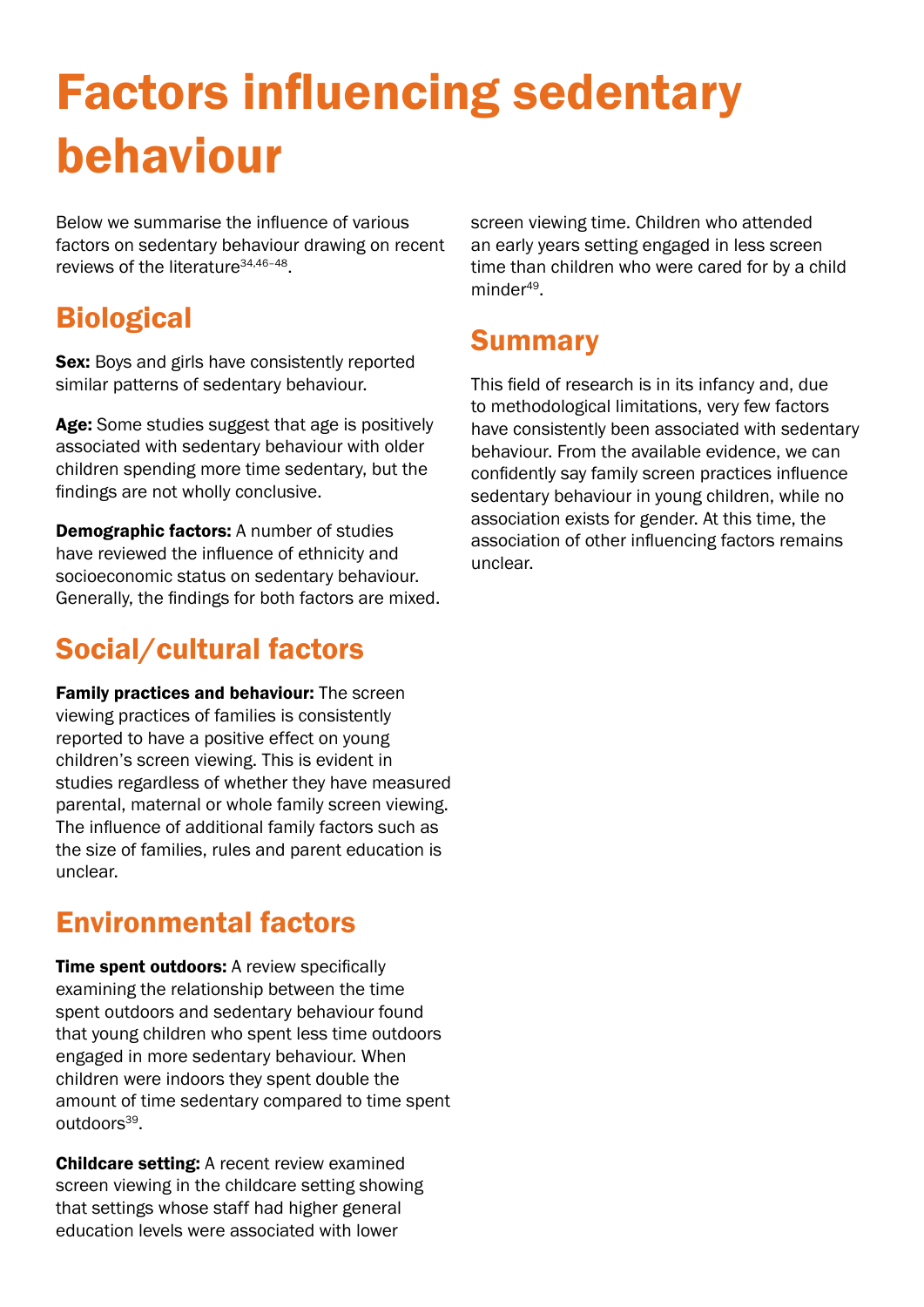## Tracking of sedentary behaviour

As previously mentioned, there is evidence suggesting that behaviour and habits exhibited during the first years of life are somewhat predictive of later life behaviour.

Sedentary behaviour has been found to track moderately during early childhood and throughout the transition period from early childhood to middle childhood (6-11 years), according to a recent review<sup>32</sup>. In comparison to physical activity, sedentary behaviour appears to track more consistently during these phases.

The existence of tracking at a moderate level strengthens the case for interventions to reduce sedentary behaviour in the early years to form strong and healthy behavioural foundations for later life. Further research is required to determine the extent to which sedentary behaviour tracks to adulthood.

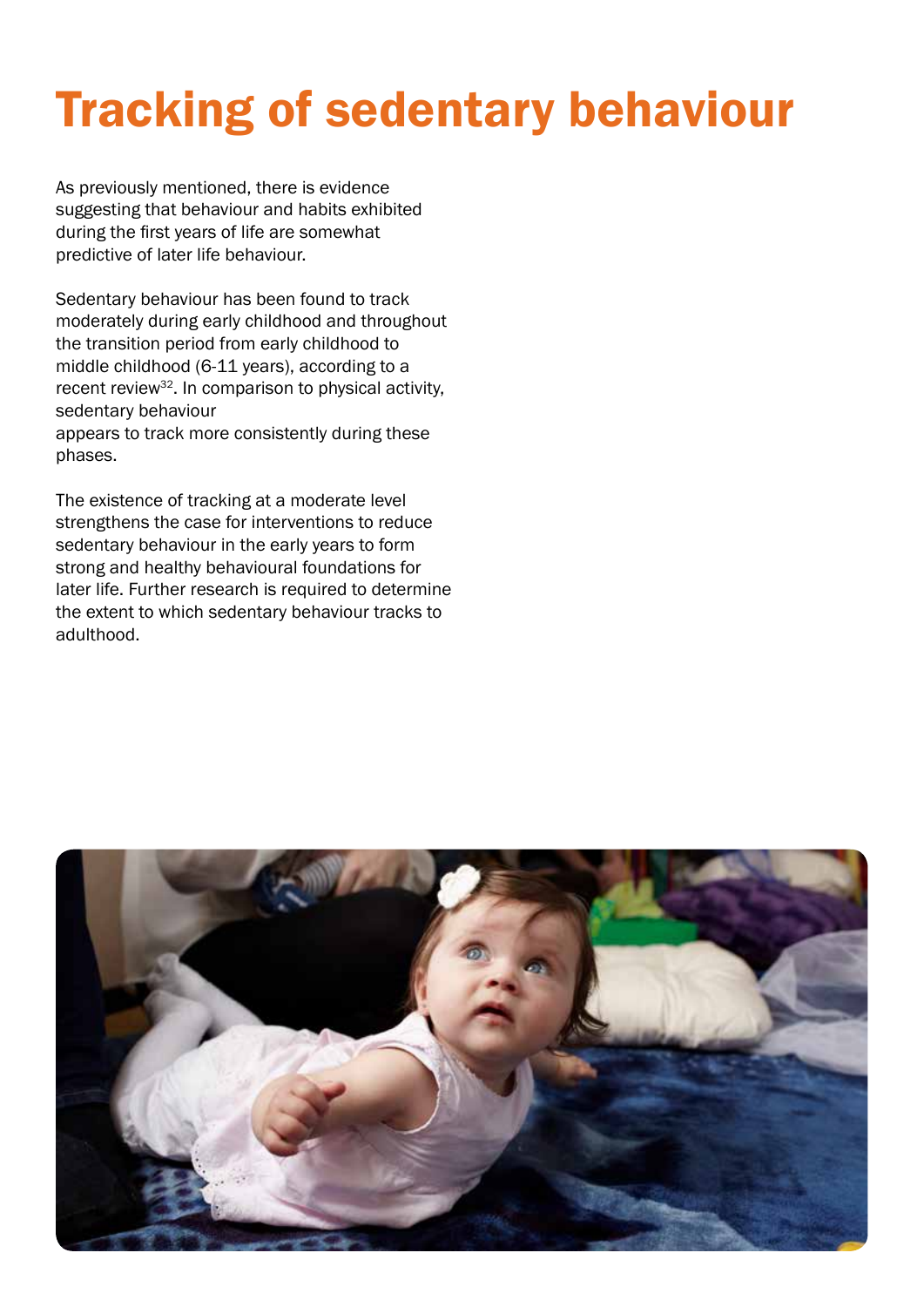# Implications for practice

The evidence summarised in this document has important implications for policy makers and practitioners working with the early years and for parents/carers of children this age. Potential action areas for each of these groups are highlighted below.

### Potential actions for policy makers

- Policy makers from various disciplines, including education, welfare, planning, health and social development should be aware of the importance of physical activity in the early years when designing policy.
- Physical activity in the early years should be embedded in all relevant policies nationally, regionally and locally.
- Funding should be made available for training for early years practitioners on physical activity.
- Physical activity levels and early years settings provision of physical activity should be measured and evaluated consistently across all early years settings through embedding these elements into existing inspection procedures.
- Maximise existing opportunities, eg, Start4Life and Change4Life to communicate and raise the profile of physical activity in the early years to practitioners and parents.
- Provide safe, attractive and accessible outdoor play facilities in local communities that facilitate physical activity in the early years.
- Provide adequate support and funding to strengthen the evidence base. Specifically to:
	- develop a tool and/or programme to measure the number under-fives meeting physical activity guidelines
	- conduct a cost-benefit analysis of physical activity in the early years to strengthen the case for commissioners
	- develop and evaluate community and family-based interventions aimed at increasing physical activity.
- Training organisations should provide training opportunities for early years practitioners by embedding opportunities into existing qualifications and developing additional Continual Professional Development modules.
- Curriculum planners and assessors should prioritise the role of physical activity in early years settings and provide evidencebased guidance on physical activity provision and practice in these settings.
- Health and education sectors should share information about physical activity and its role in child development by demonstrating integrated and purposeful working.
- Possible actions for practitioners include:
	- seek and attend formal training opportunities to improve their physica activity knowledge and skills to embed physical activity into daily practice
	- provide children in their care with enabling environments that promote physical activity and reduce sedentary behaviour
	- provide opportunities and appropriate equipment, eg, wellies and rain coats, to enable children to spend time outdoors regardless of the weather conditions
	- o modify break times to encourage shorter more frequent breaks
	- provide lots of small, portable equipment, everyday objects and props for play
	- facilitate and support parents' understanding of the importance of physical activity for their child's wellbeing by providing them with information
	- promote parent and child activity opportunities within settings.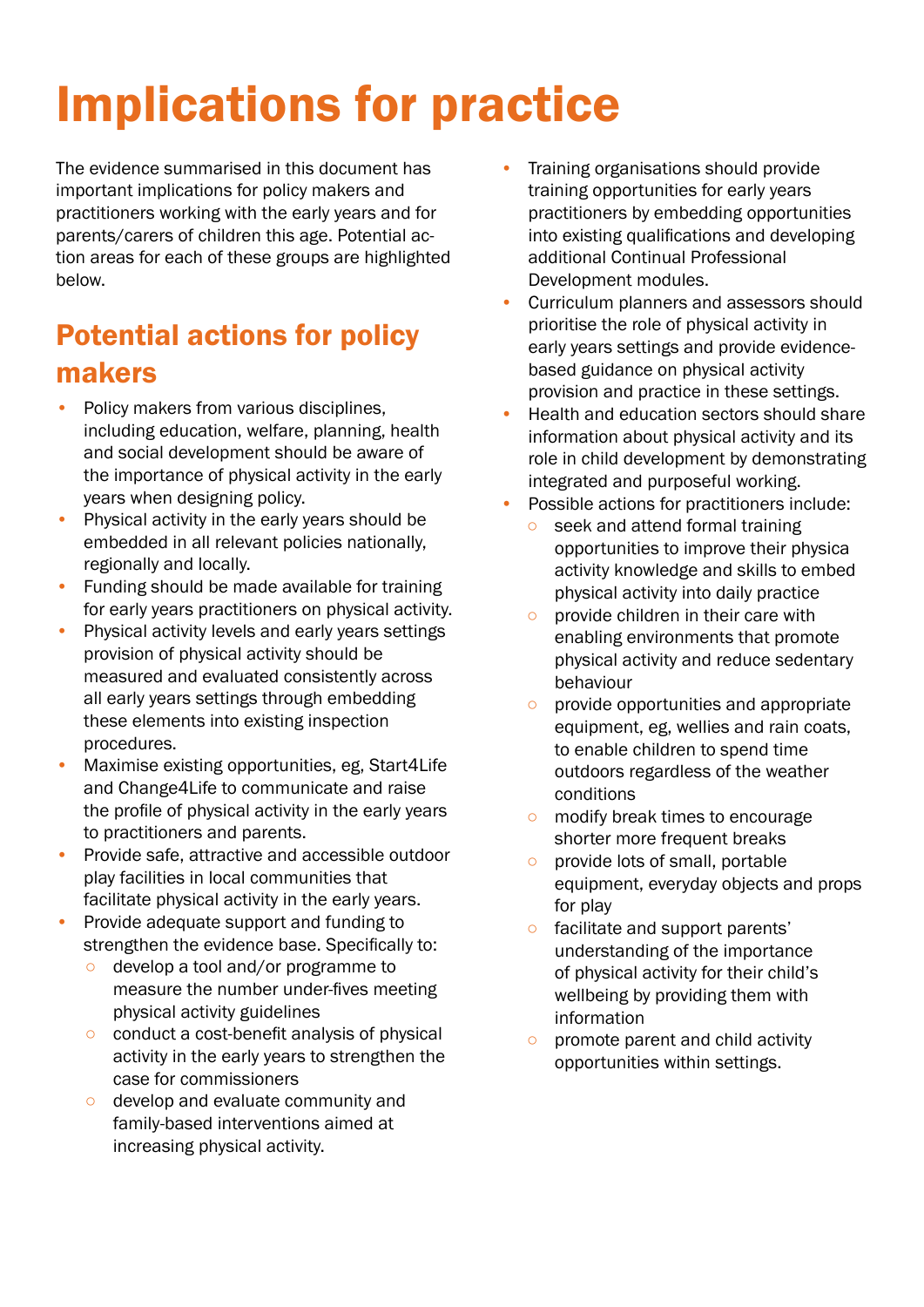#### Potential actions for parents

- Seek and organise opportunities to be active with their child.
- Support their child by providing an environment with plenty of opportunities to be active.
- Be physically active with their child on a daily basis, especially in an outdoor environment.
- Send their child to childcare suitably dressed to participate in physical activity both indoors and outdoors.
- Minimise the amount of time children spend watching television or using a computer/tablet.
- Only restrain children in pushchairs, highchairs and other similar equipment when necessary.
- Speak to their early years settings about ways to promote their child's physical activity and reduce sedentary behaviour.

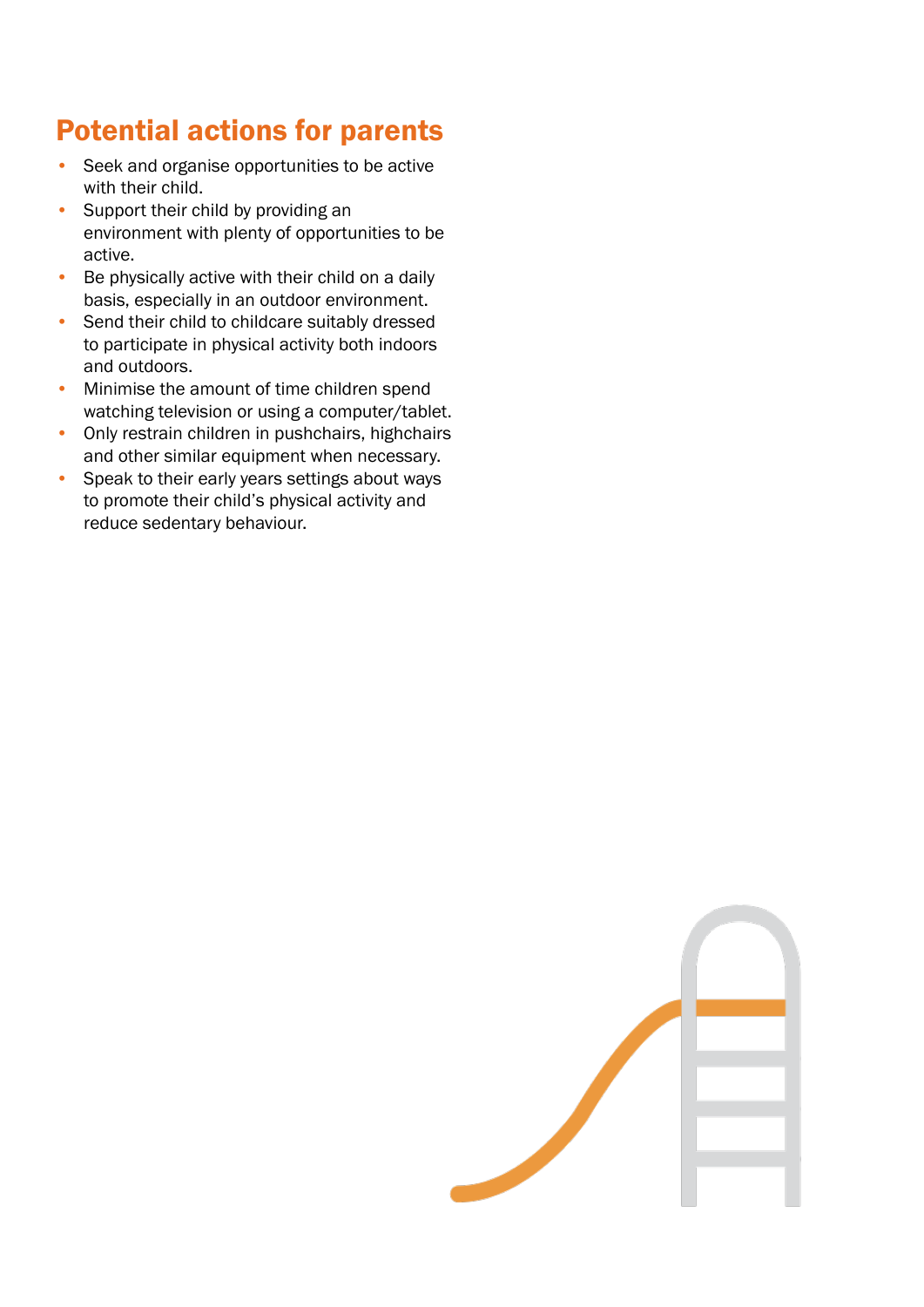## References

- 1. Field F. The Foundation Years: preventing poor children becoming poor adults. 2010;(December):1-107. http:// webarchive.nationalarchives.gov.uk/20110120090128/ http://povertyreview.independent.gov.uk/ media/20254/poverty-report.pdf.
- 2. Marmot Review. Fair Society, Healthy Lives: Strategic Review of Health Inequalities in England Post 2010. London; 2010.
- 3. Public Health Wales. Creating a Healthier, Happier and Fairer Wales for Everyone: Introducing the Public Health Wales Strategic Plan for 2015-18 Public Health Wales.;2015.
- 4. Public Health England. Who We Are and What We Do: Annual Plan 2015/16.; 2015.
- 5. The Health and Social Care Information Centre. National Child Measurement Programme: England, 2013/14 school year. 2014;(July):1-25.
- 6. The Department of Health. Start Active , Stay Active. A Report on Physical Activity for Health from the Four Home Countries' Chief Medical Officers.; 2011.
- 7. Bouchard C, Shepard RJ, Stephens T. Physical activity, fitness and health: the model and key concepts. In: Bouchard C, Shephard RJ, Stephens T, eds. Physical Activity, Fitness and Health: International Proceedings and Consesnus Statement. Champaign, Ill: Human Kinetics; 1994:77-88.
- 8. Timmons BW, Naylor PJ, Pfeiffer KA. Physical activity for preschool children-how much and how? Can J public Heal. 2007;98 Suppl 2:122-135. doi:10.1139/H07- 112.
- 9. Sedentary Behaviour Research Network. Standardized use of the terms "sedentary" and "sedentary behaviours." Appl Physiol Nutr Metab. 2012;37:540- 542.
- 10. The Health and Social Care Information Centre. Health Survey for England 2012 Volume 1: Health, Social Care and Lifestyle. London; 2013. www.hscic.gov.uk/ catalogue/PUB13218/HSE2012-Sum-bklet.pdf.
- 11. The NHS Information Centre for Health and Social Care. The Health Survey for England 2008. Volume 1: Physical Activity and Fitness. Leeds; 2009.
- 12. The Scottish Government. The Scottish Health Survey 2014. Volume 1: Main Report. Edinburgh; 2015. www. scotland.gov.uk/Publications/2011/09/27084018/58.
- 13. Bornstein DB, Beets MW, Byun W, McIver K. Accelerometer derived physical activity levels of preschoolers: A meta-analysis. J Sci Med Sport. 2011;14(6):504-511. doi:10.1016/j. jsams.2011.05.007.
- 14. Reilly JJ. Low levels of objectively measured physical activity in preschoolers in child care. Med Sci Sports Exerc. 2010;42(3):502-507. doi:10.1249/ MSS.0b013e3181cea100.
- 15. Reilly JJ, Kelly L, Montgomery C, et al. Physical activity to prevent obesity in young children: cluster randomised controlled trial. BMJ. 2006;333(7577):1041. doi:10.1136/bmj.38979.623773.55.
- 16. Mouratidou T, Mesana MI, Manios Y, et al. Assessment tools of energy balance-related behaviours used in European obesity prevention strategies: Review of studies during preschool. Obes Rev. 2012;13(SUPPL. 1):42-55. doi:10.1111/j.1467-789X.2011.00958.x.
- 17. Pate RR, O'Neill JR, Mitchell J. Measurement of physical activity in preschool children. Med Sci Sports Exerc. 2010;42(3):508-512. doi:10.1249/ MSS.0b013e3181cea116.
- 18. Blair S, Clarke D, Cureton K, Powell K. Exercise and fitness in childhood: Implications for a lifetime of health. In: Gisolfi C, Lamb D, eds. Perspectives in Exercise Science and Sports Medicine. Indianapolis: Benchmark Press; 1989:401-430.
- 19. Warburton DE, Charlesworth S, Ivey A, Nettlefold L, Bredin SS. A systematic review of the evidence for Canada's physical activity guidelines. Int J Behav Nutr Phys Act. 2010;7:39. doi:10.1186/1479-5868-7-39.
- 20. Timmons BW, LeBlanc AG, Carson V, et al. Systematic review of physical activity and health in the early years (aged 0–4 years). Appl Physiol Nutr Metab. 2012;37(4):773-792. doi:10.1139/h2012-070.
- 21. Te Velde SJ, Van Nassau F, Uijtdewilligen L, et al. Energy balance-related behaviours associated with overweight and obesity in preschool children: A systematic review of prospective studies. Obes Rev. 2012;13(SUPPL. 1):56- 74. doi:10.1111/j.1467-789X.2011.00960.x.
- 22. Ginsburg K. The importance of play in promoting healthy child development and maintaining strong parent-child bonds. Pediatrics. 2007. doi:10.1542/peds.2011-2953.
- 23. Pellegrini a D, Smith PK. Physical activity play: the nature and function of a neglected aspect of playing. Child Dev. 1998;69(3):577-598. doi:10.1111/j.1467-8624.1998. tb06226.x.
- 24. Stodden DF, Goodway JD, Langendorfer SJ, et al. A Developmental Perspective on the Role of Motor Skill Competence in Physical Activity: An Emergent Relationship. Quest. 2008;60(2):290-306. doi:10.1080 /00336297.2008.10483582.
- 25. Iivonen S, Sääkslahti AK Preschool children's fundamental motor skills: a review of significant determinants. Early Child Dev Care. 2013;184(7):1107- 1126. doi:10.1080/03004 430.2013.837897.
- 26. Biddle SJH, Asare M. Physical activity and mental health in children and adolescents: a review of reviews.Br J Sports Med. 2011;45(11):886-895. doi:10.1136/ bjsports-2011-090185.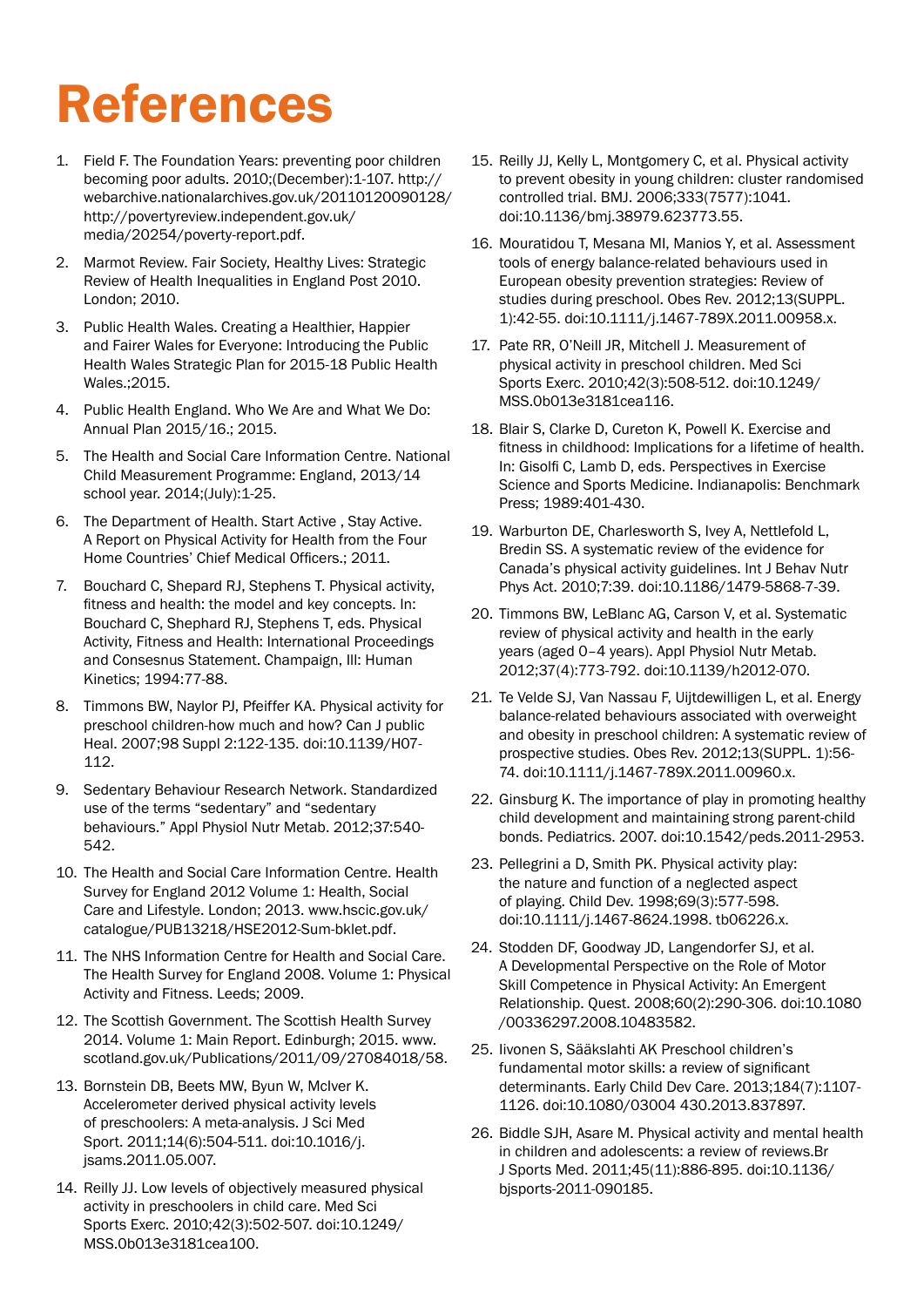- 27. Maude P. Physical literacy and the young child. In: Whitehead M, ed. Physical Literacy throughout the Lifecourse. Oxon: Routledge; 2010:100-116.
- 28. Eaton WO, McKeen NA, Campbell DW. The waxing and waning of movement: Implications for psychological development. Dev Rev. 2001;21(2):205-223. doi:10.1006/drev.2000.0519.
- 29. Carson V, Hunter S, Kuzik N, et al. Systematic review of physical activity and cognitive development in early childhood. J Sci Med Sport. 2015. doi:10.1016/j. jsams.2015.07.011.
- 30. Hinkley T, Teychenne M, Downing KL, Ball K, Salmon J, Hesketh KD. Early childhood physical activity, sedentary behaviors and psychosocial well-being: A systematic review. Prev Med (Baltim). 2014;62:182-192. doi:10.1016/j.ypmed.2014.02.007.
- 31. Public Health England. Improving School Readiness: Creating a Better Start for London.; 2015.
- 32. Jones RA, Hinkley T, Okely AD, Salmon J. Tracking physical activity and sedentary behavior in childhood: A systematic review. Am J Prev Med. 2013;44(6):651-658. doi:10.1016/j. amepre.2013.03.001.
- 33. Telama R, Yang X, Leskinen E, et al. Tracking of physical activity from early childhood through youth into adulthood. Med Sci Sports Exerc. 2014;46(5):955-962. doi:10.1249/MSS.0000000000000181.
- 34. De Craemer M, De Decker E, De Bourdeaudhuij I, et al. Correlates of energy balance-related behaviours in preschool children: A systematic review. Obes Rev. 2012;13(SUPPL. 1):13-28. doi:10.1111/j.1467- 789X.2011.00941.x.
- 35. Hinkley T, Crawford D, Salmon J, Okely AD, Hesketh K. Preschool Children and Physical Activity. A Review of Correlates. Am J Prev Med. 2008;34(5). doi:10.1016/j. amepre.2008.02.001.
- 36. Li Y-C, Kwan MYW, King-Dowling S, Cairney J. Determinants of physical activity during early childhood: A systematic review. Adv Phys Educ. 2015;5(May):116- 127.
- 37. Xu H, Wen LM, Rissel C. Associations of Parental Influences with Physical Activity and Screen Time among Young Children: A Systematic Review. J Obes. 2015;2015. doi:http://dx.doi. org/10.1155/2015/546925.
- 38. Mitchell J, Skouteris H, McCabe M, et al. Physical activity in young children: a systematic review of parental influences. Early Child Dev Care. 2012;182(11):1411- 1437. doi:10.1080/03004430.2011.619658.
- 39. Gray C, Gibbons R, Larouche R, et al. What is the relationship between outdoor time and physical activity, sedentary behaviour and physical fitness in children? A systematic review. Int J Environ Res Public Health. 2015;12(6):6455-6474. doi:10.3390/ ijerph120606455.
- 40. Ward DS, Vaughn A, McWilliams C, Hales D. Interventions for increasing physical activity at child care. Med Sci Sports Exerc. 2010;42(3):526-534. doi:10.1249/MSS.0b013e3181cea406.
- 41. Mehtälä MAK, Sääkslahti AK, Inkinen ME, Poskiparta MEH. A Socio-Ecological Approach to Physical Activity Interventions in Childcare: A Systematic Review. Int J Behav Nutr Phys Act. 2014;11(22):1-112. doi:10.1186/1479-5868-11-22.
- 42. Kreichauf S, Wildgruber A, Krombholz H, et al. Critical narrative review to identify educational strategies promoting physical activity in preschool. Obes Rev. 2012;13(SUPPL. 1):96-105. doi:10.1111/j.1467- 789X.2011.00973.x.
- 43. Gordon ES, Tucker P, Burke SM, Carron A. Effectiveness of physical activity interventions for preschoolers: A metaanalysis. Res Q Exerc Sport. 2013;84(3):287-294. doi:10.1080/02701367.2013.813894.
- 44. LeBlanc AG, Spence JC, Carson V, et al. Systematic review of sedentary behaviour and health indicators in the early years (aged 0–4 years). Appl Physiol Nutr Metab. 2012;37(4):753-772. doi:10.1139/h2012-063.
- 45. Carson V, Kuzik N, Hunter S, et al. Systematic review of sedentary behavior and cognitive development in early childhood. Prev Med (Baltim). 2015. doi:10.1016/j. ypmed.2015.07.016.
- 46. Hoyos Cillero I, Jago R. Systematic review of correlates of screen-viewing among young children. Prev Med (Baltim). 2010;51(1):3-10. doi:10.1016/j. ypmed.2010.04.012.
- 47. Hinkley T, Salmon J, Okely AD, Trost SG. Correlates of sedentary behaviours in preschool children: a review. Int J Behav Nutr Phys Act. 2010;7:66. doi:10.1186/1479- 5868-7-66.
- 48. Duch H, Fisher EM, Ensari I, Harrington a. Screen time use in children under 3 years old: a systematic review of correlates. Int J Behav Nutr Phys Act. 2013;10(1):102. doi:10.1186/1479-5868-10-102.
- 49. Vanderloo L. Screen-viewing among preschoolers in childcare: a systematic review. BMC Pediatr. 2014;14(1):205. doi:10.1186/1471-2431-14-205.